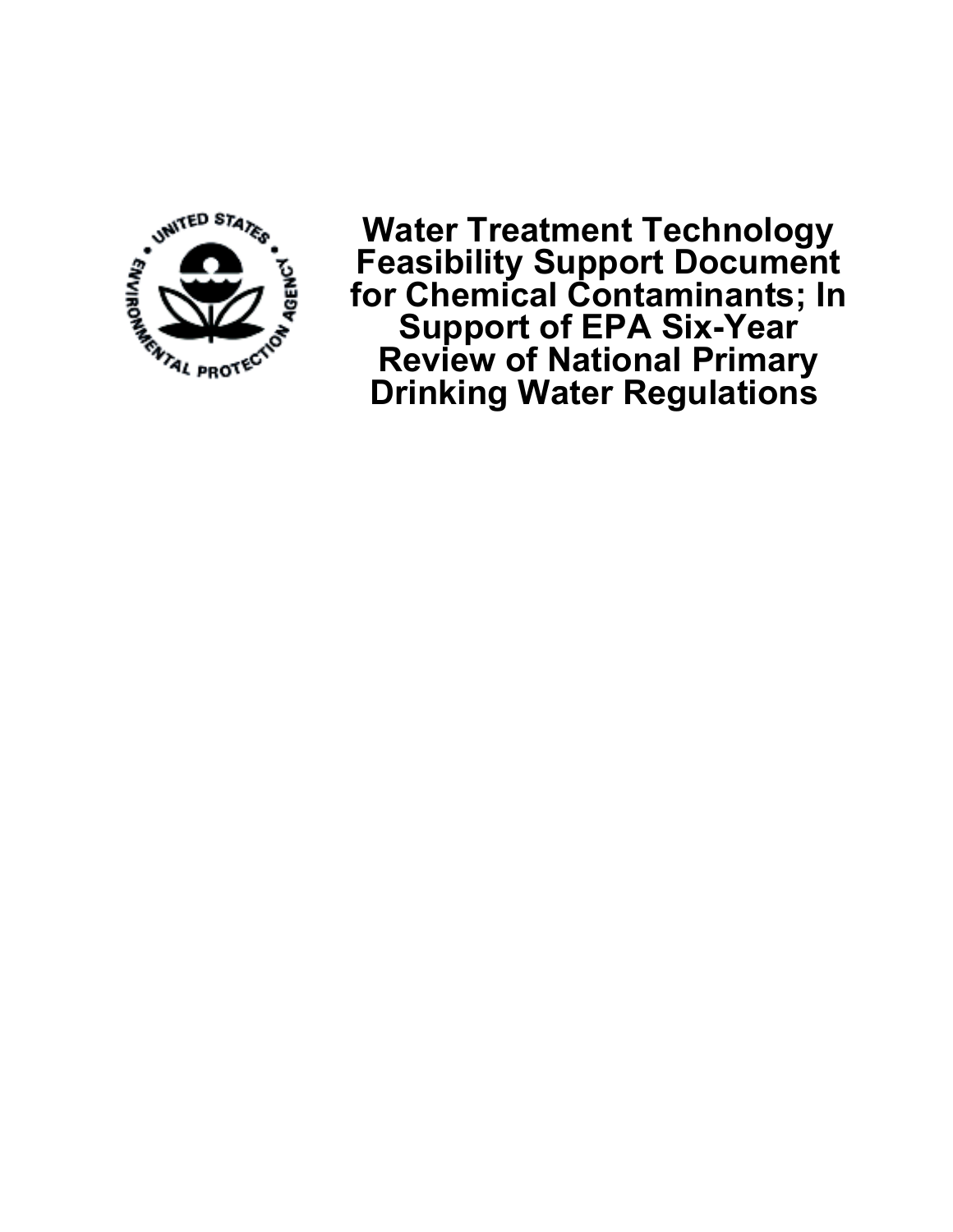**Office of Water Office of Ground Water and Drinking Water (4607M) EPA 815-R-03-004 www.epa.gov/safewater June 2003**

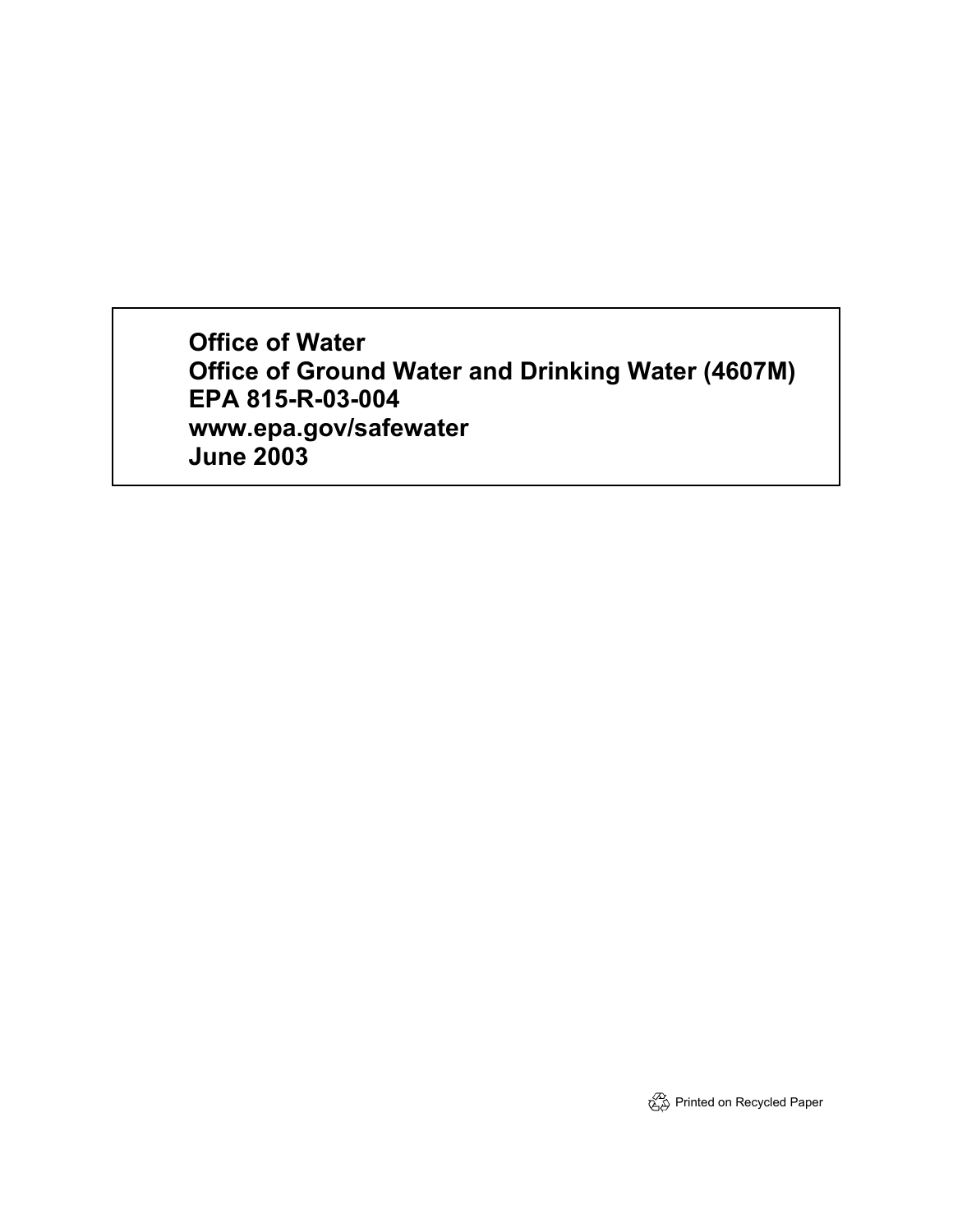# **Water Treatment Technology Feasibility Support Document for Chemical Contaminants; In Support of EPA Six-Year Review of National Primary Drinking Water Regulations**

**June 2003**

United States Environmental Protection Agency Office of Water Office of Ground Water and Drinking Water Standards and Risk Management Division Targeting and Analysis Branch 1200 Pennsylvania Avenue, NW (4607M) Washington, DC 20460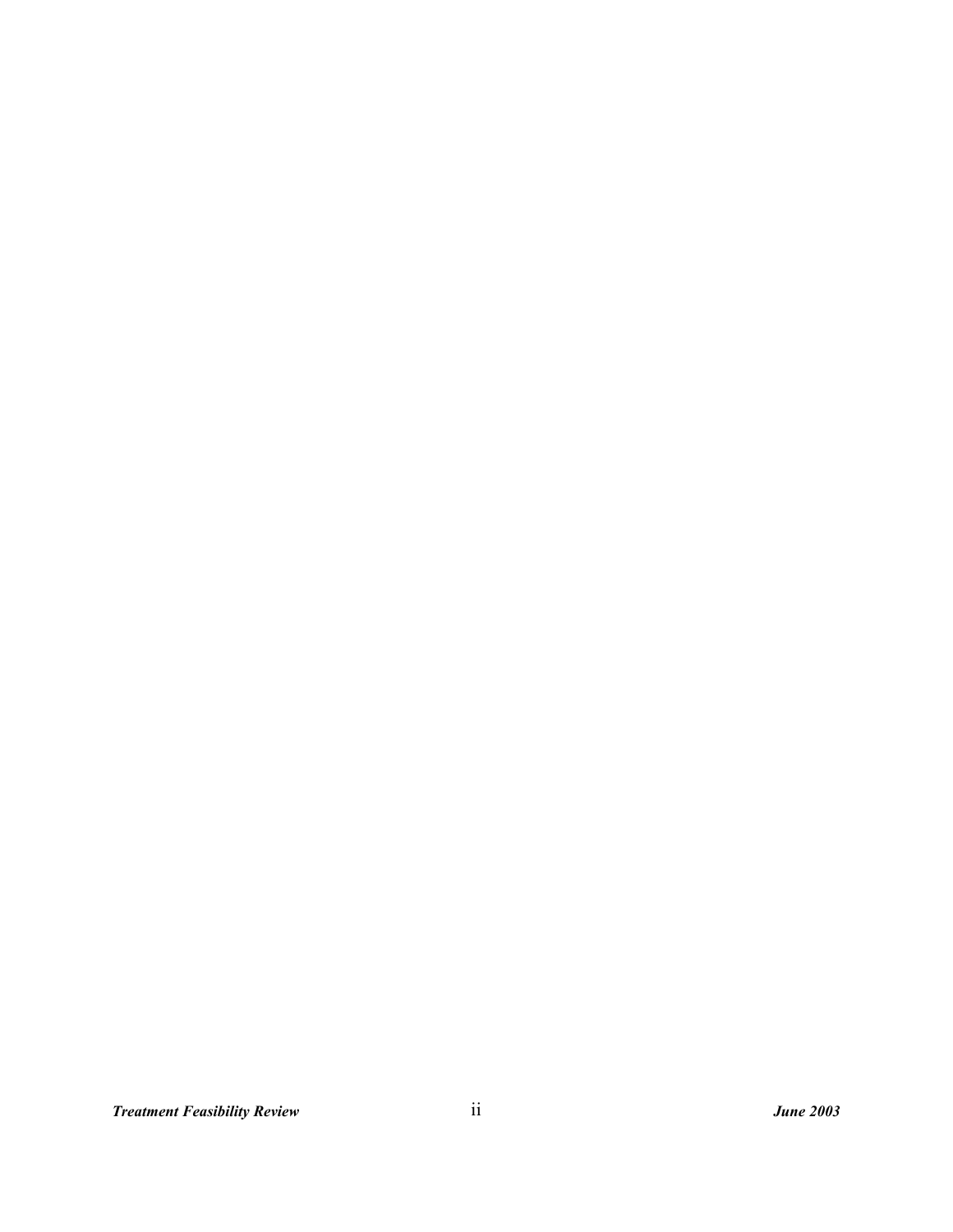# TABLE OF CONTENTS

| I.   |                                                                                                                                                                                                                                                                                                                                                                                                                                                                         |  |
|------|-------------------------------------------------------------------------------------------------------------------------------------------------------------------------------------------------------------------------------------------------------------------------------------------------------------------------------------------------------------------------------------------------------------------------------------------------------------------------|--|
| II.  | Treatment Reviews for MCL-type Standards for Which Health Risk Assessments Were<br>A.<br><b>B.</b><br>$Treatment technology \dots \dots \dots \dots \dots \dots \dots \dots \dots \dots \dots \dots \dots \dots \dots$<br>1.<br>2.<br>3 <sub>1</sub><br>$\overline{4}$ .<br>$\mathcal{C}$ .<br>Fluoride<br>$Treatment technology \dots \dots \dots \dots \dots \dots \dots \dots \dots \dots \dots \dots \dots \dots \dots$<br>1.<br>2.<br>$\mathfrak{Z}$ .<br>D.<br>E. |  |
| III. | Treatment Review for Chemical Contaminants Regulated by Treatment Technique (TT)<br>Requirements<br>A.<br><b>B.</b>                                                                                                                                                                                                                                                                                                                                                     |  |
| IV.  | Chemical Contaminants With MCLs Limited by Analytical Feasibility  14<br>Volatile Organic Contaminants<br>A <sub>1</sub><br>Benzene, Carbon Tetrachloride, 1, 2-dichloroethane, and<br>1.<br>2.<br>$\overline{3}$ .<br>$\overline{4}$ .<br>5.<br><b>B.</b><br>Chlordane $\ldots \ldots \ldots \ldots \ldots \ldots \ldots \ldots \ldots \ldots \ldots \ldots$<br>1.<br>2.<br>$\overline{3}$ .<br>4.<br>5.<br>6.<br>7.                                                   |  |
| V.   | Contaminant for Which BAT Is Not Clear or Is Incorrectly Specified 18                                                                                                                                                                                                                                                                                                                                                                                                   |  |
| VI.  | Contaminant for Which Public Comments on EPA's Review Provided New Information                                                                                                                                                                                                                                                                                                                                                                                          |  |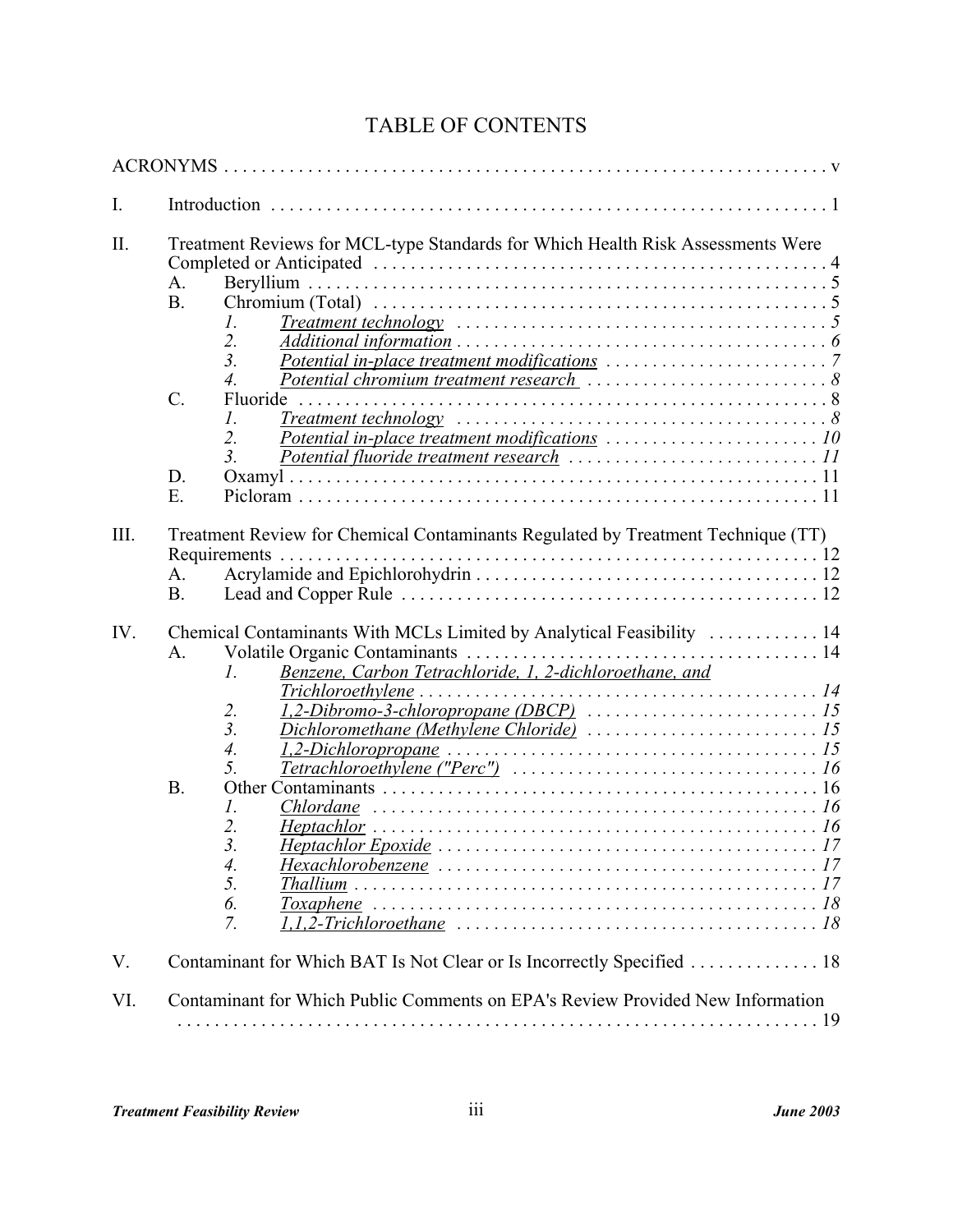# TABLE OF CONTENTS, continued...

| VII.     | Contaminants for Which Additional Health Assessments Were Completed in 2002 or |  |  |
|----------|--------------------------------------------------------------------------------|--|--|
|          |                                                                                |  |  |
|          |                                                                                |  |  |
|          | B.                                                                             |  |  |
|          | $C_{\cdot}$                                                                    |  |  |
|          | D.                                                                             |  |  |
|          |                                                                                |  |  |
| $IX_{-}$ |                                                                                |  |  |

# LIST OF TABLES

|  | Table 2a. <i>Ground Water Systems</i> : Percentage of CWSs with Various Types of Treatment  8 |  |
|--|-----------------------------------------------------------------------------------------------|--|
|  | Table 2b. Surface Water Systems: Percentage of CWSs with Various Types of Treatment  8        |  |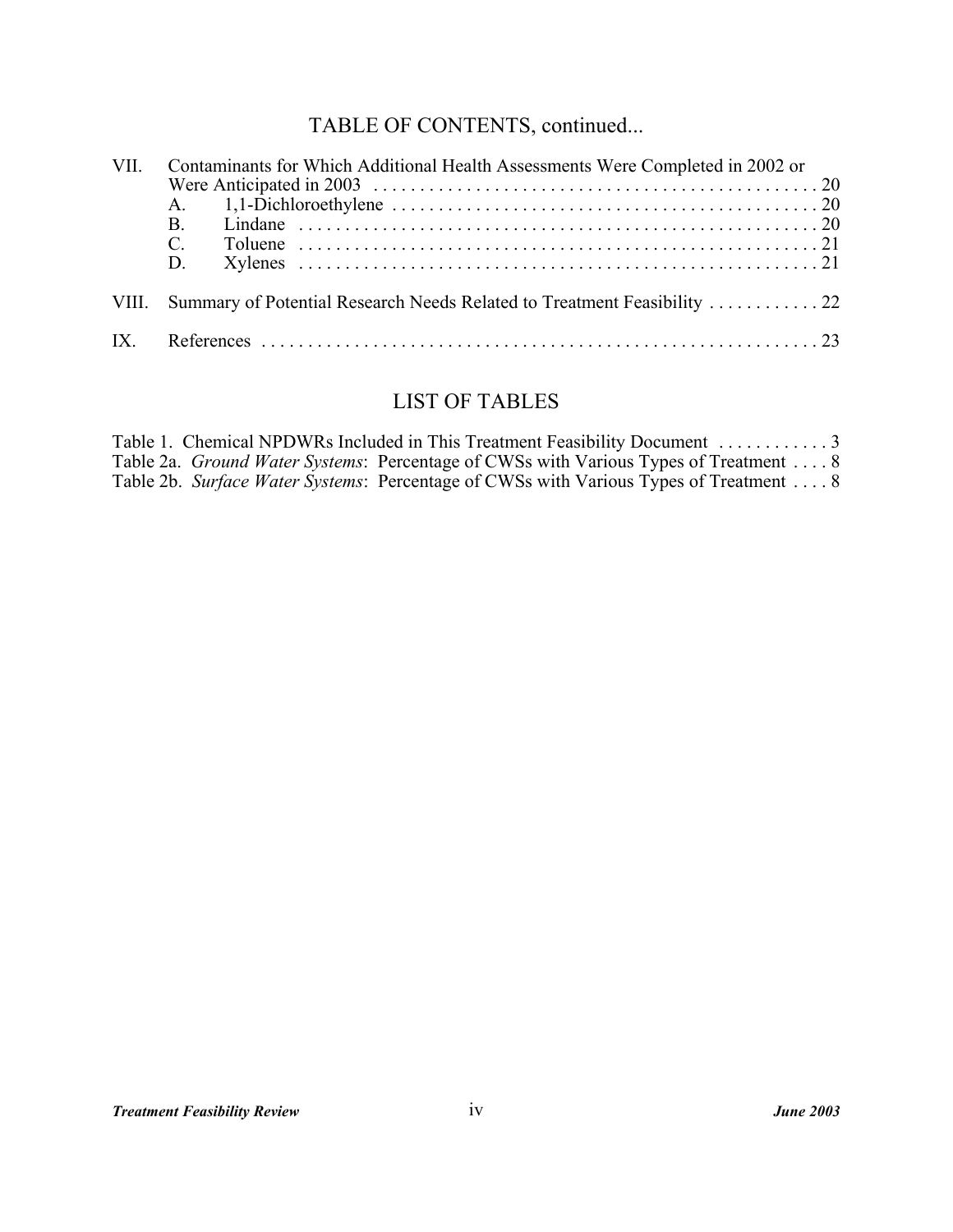## ACRONYMS

| $\mu$ g/L         | Micrograms per liter                          |
|-------------------|-----------------------------------------------|
| <b>BAT</b>        | Best available technology                     |
| <b>BTGA</b>       | Best technology generally available           |
| <b>CFR</b>        | Code of Federal Regulations                   |
| <b>CWS</b>        | Community water system                        |
| <b>CWSS</b>       | <b>Community Water System Survey</b>          |
| <b>EPA</b>        | United States Environmental Protection Agency |
| <b>FR</b>         | <b>Federal Register</b>                       |
| GAC               | Granular activate carbon                      |
| <b>GFH</b>        | Granular ferric hydroxide                     |
| <b>LCR</b>        | Lead and Copper Rule                          |
| <b>MCL</b>        | Maximum contaminant level                     |
| <b>MCLG</b>       | Maximum contaminant level goal                |
| mg/L              | Milligrams per liter                          |
| <b>NPDWR</b>      | National Primary Drinking Water Regulation    |
| <b>PAC</b>        | Powdered activated carbon                     |
| <b>POE</b>        | Point-of-entry                                |
| POU               | Point-of-use                                  |
| PQL               | Practical quantitation level                  |
| <b>PTA</b>        | Packed tower aeration                         |
| <b>SDWA</b>       | Safe Drinking Water Act                       |
| SnCl <sub>2</sub> | Stannous chloride                             |
| <b>TCLP</b>       | Toxicity characteristic leaching procedure    |
| <b>TCR</b>        | <b>Total Coliform Rule</b>                    |
| <b>TT</b>         | Treatment technique                           |
| <b>USEPA</b>      | United States Environmental Protection Agency |
| <b>VOC</b>        | Volatile organic chemical                     |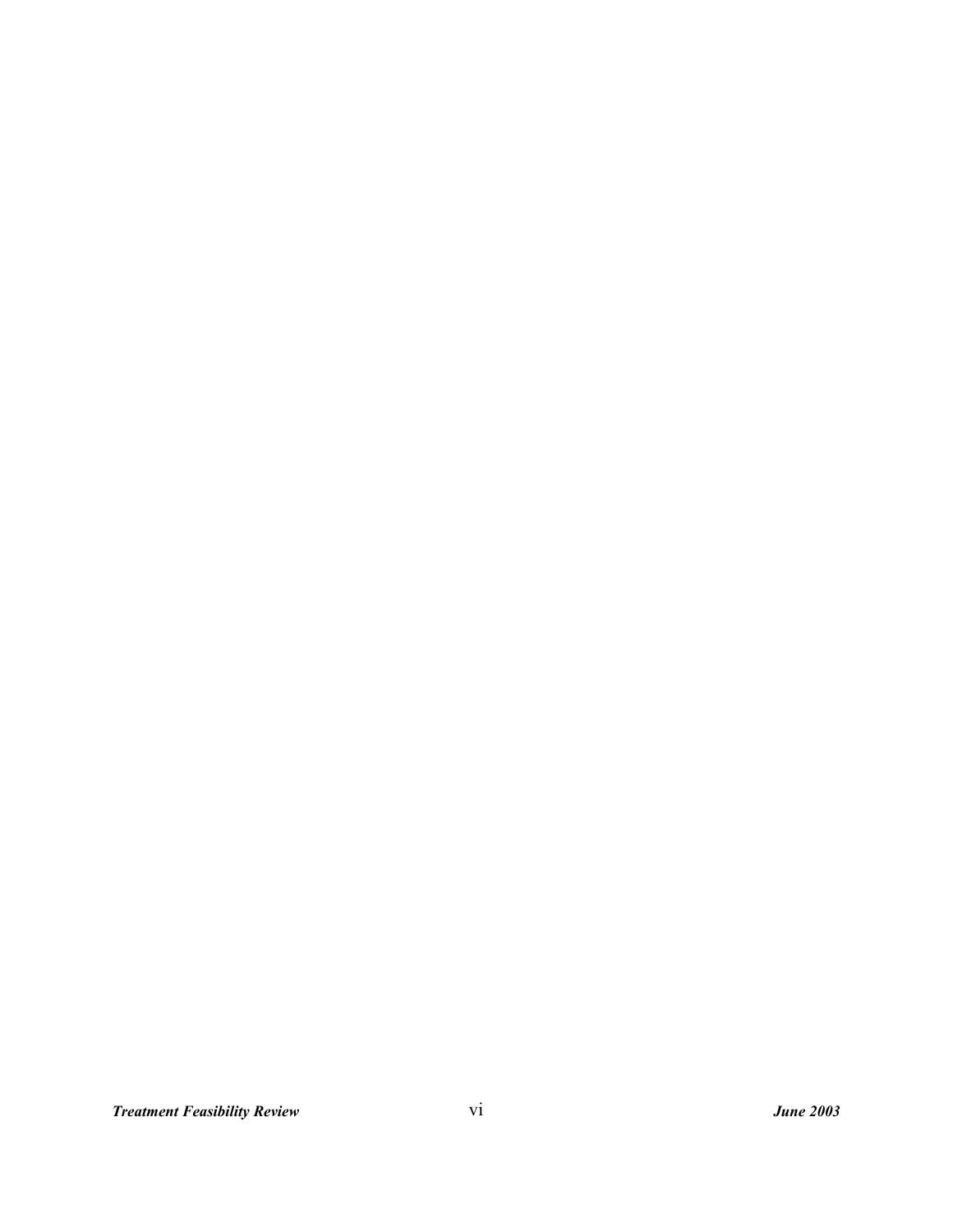## **I. Introduction**

This water treatment technology feasibility support document summarizes available treatment feasibility information in support of the United States Environmental Protection Agency (EPA) review of National Primary Drinking Water Regulations (NPDWRs). A review of NPDWRs is required at least once every six years under section 1412(b)(9) of the Federal Safe Drinking Water Act (SDWA), as amended in 1996. The 1996 to 2002 Six-Year Review of NPDWRs addresses 68 regulated chemical contaminants (*i.e*., most of the chemical contaminants regulated prior to 1996), in addition to the Total Coliform Rule (TCR). This document supports EPA's review decisions on the chemical contaminants, but it does not address the TCR review decision, which is documented separately.

EPA sets non-enforceable maximum contaminant level goals (MCLGs), based on health effects information and related risk analyses. EPA enforceable standards include maximum contaminant levels (MCLs) and treatment techniques (TTs) which are dependent upon EPAdocumented treatment feasibility assessments and other considerations.

EPA developed a systematic approach or protocol for the review of these NPDWRs (USEPA, 2003a). Several technical analyses were completed by EPA in the 1996 to 2002 review of chemical NPDWRs. In addition to water treatment technologies, the analyses addressed human health effects of the subject contaminants, analytical methods, chemical occurrence, and other aspects related to the regulations. These analyses were conducted individually and are documented separately. They are referenced in this report, as appropriate.

Results of the above-cited analyses were used by EPA to make a preliminary determination as to which NPDWRs may be appropriate for revision (*i.e.*, the analyses identified possible or potential candidates for revision based upon the review of new scientific data). On April 17, 2002, EPA published its preliminary findings in the *Federal Register* (67 FR 19030 (USEPA, 2002a)). That was followed by a public comment period, during which EPA received comments on its review of NPDWRs, including the review of treatment feasibility. EPA responded to these comments in the *Public Comment and Response Summary for the Six-Year Review of National Primary Drinking Water Regulations* (USEPA, 2003d), and in a subsequent *Federal Register* notice.

This document contains similar material as the earlier draft report that was developed in support of the Agency's preliminary findings (USEPA, 2002b). However, it has been augmented with information presented and discussed in public comments on EPA's April *Federal Register* notice. With this and other new information that became available since April 2002, discussions were added in two latter sections of the document which were not included in the earlier draft technology report. In addition, section VIII of this report incorporates a summary of potential treatment-related research areas. The potential water treatment research areas stemmed from EPA's review of available information, including public comments. This list will be used to inform and guide EPA's internal research strategy and may be further discussed with external parties, (*i.e.*, EPA stakeholders), as appropriate. Results of appropriate treatment research, whether initiated by the Agency or by others, would be used in support of future reviews of NPDWRs.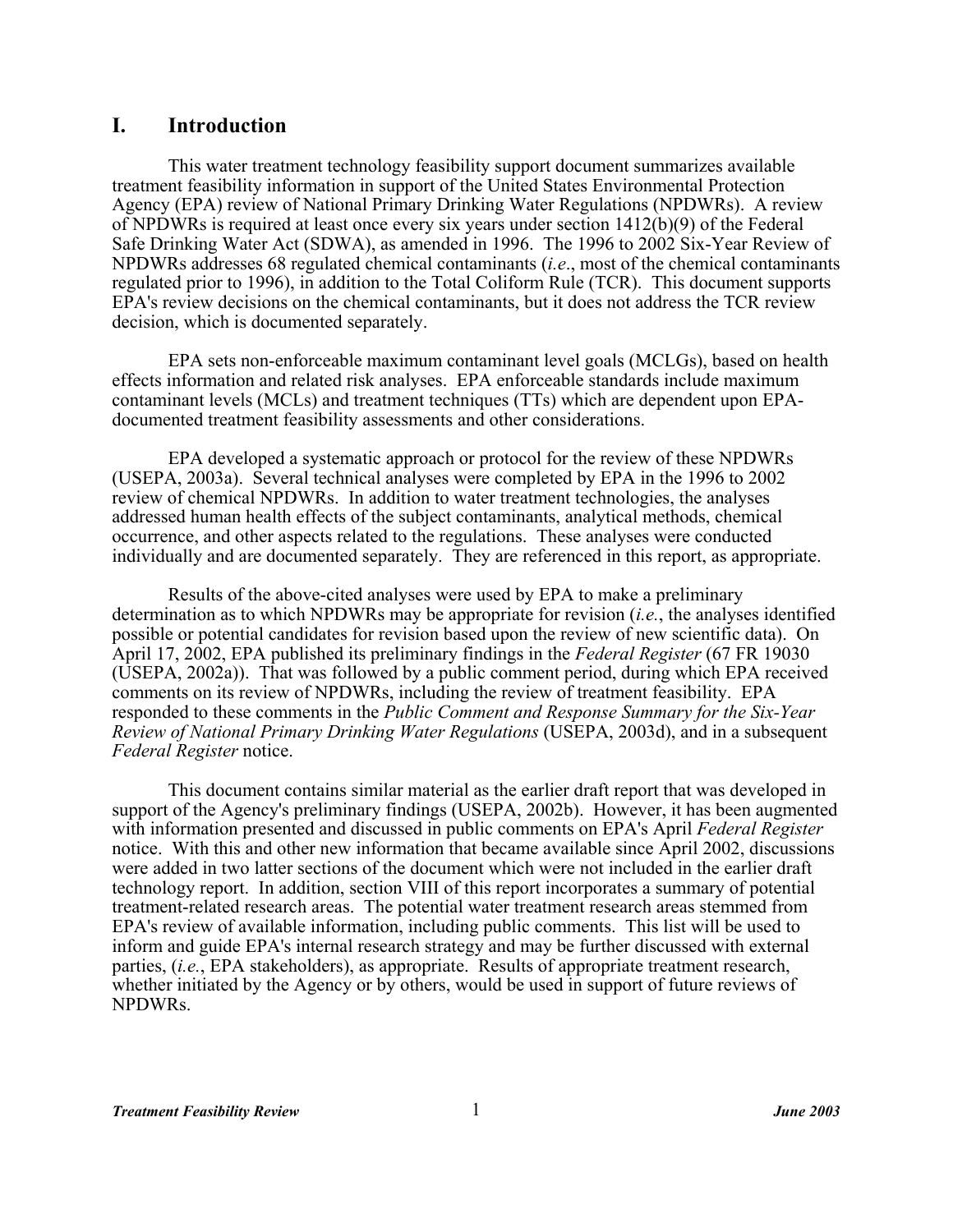In terms of the process EPA has followed in determining which standards require a technology feasibility review, the Agency focused on individual NPDWRs if either of the following conditions applied:

- A health effects technical review suggested a potential change to the MCLG; or,
- A health effects assessment was not in process (or scheduled) for the contaminant and one of the following conditions applied: (1) the analytical feasibility assessment suggests a potential revision to the regulated level; (2) the NPDWR is a TT-type rule.

In addition, EPA reviewed treatment feasibility information for NPDWRs for which the best available technology (BAT) or TT requirements were not clear or were incorrectly specified (*one* such NPDWR was identified) and information that EPA received during the comment period following publication of the April 17, 2002, *Federal Register* notice (67 FR 19030 (USEPA, 2002a)). Some new treatment information was supplied to EPA for the contaminant antimony as part of the public comments on that notice. Table 1, below, lists the chemical NPDWRs discussed in this report. This tabulation has been updated since the draft report was released, incorporating NPDWRs for which new EPA health assessments were anticipated in 2002 or 2003.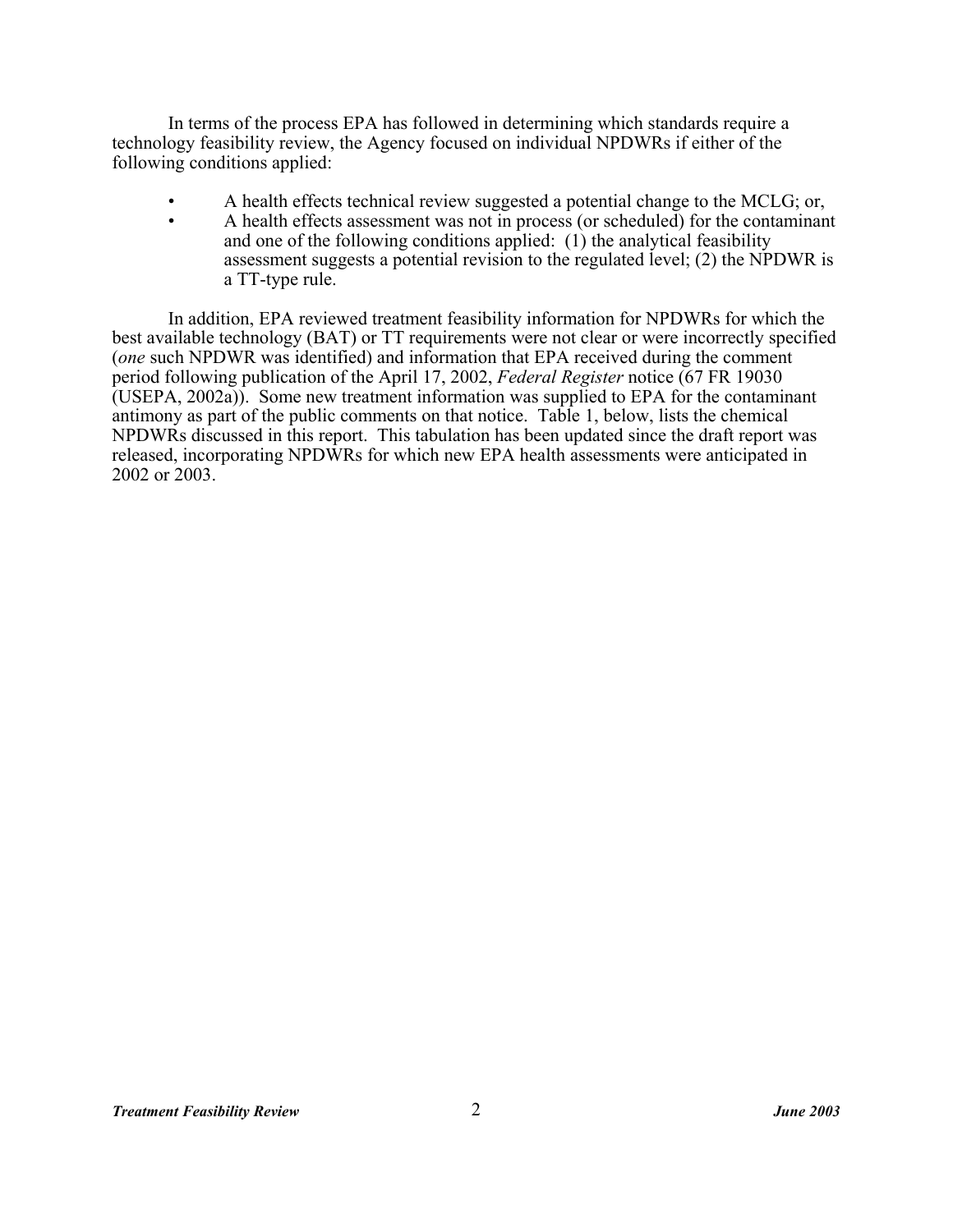| Table 1. Chemical NPDWRs Included in This Treatment Feasibility Document                                                                                                                                                   |                                                                                               |                |                              |  |  |  |  |
|----------------------------------------------------------------------------------------------------------------------------------------------------------------------------------------------------------------------------|-----------------------------------------------------------------------------------------------|----------------|------------------------------|--|--|--|--|
| <b>Contaminants Identified Under the Six-Year Health Effects Review</b>                                                                                                                                                    |                                                                                               |                |                              |  |  |  |  |
| 1                                                                                                                                                                                                                          | Beryllium                                                                                     | 4              | Oxamyl                       |  |  |  |  |
| $\overline{2}$                                                                                                                                                                                                             | Chromium (total)                                                                              | 5              | Picloram                     |  |  |  |  |
| $\overline{3}$                                                                                                                                                                                                             | Fluoride                                                                                      |                |                              |  |  |  |  |
|                                                                                                                                                                                                                            | <b>Contaminants for Which Analytical Feasibility Assessments Suggested a Potential Change</b> |                |                              |  |  |  |  |
| 1                                                                                                                                                                                                                          | Benzene                                                                                       | 8              | Heptachlor epoxide           |  |  |  |  |
| $\overline{2}$                                                                                                                                                                                                             | Carbon tetrachloride                                                                          | 9              | Hexachlorobenzene            |  |  |  |  |
| 3                                                                                                                                                                                                                          | Chlordane                                                                                     | 10             | Tetrachloroethylene ("perc") |  |  |  |  |
| 4                                                                                                                                                                                                                          | 1,2-Dibromo-3-chloropropane (DBCP)                                                            | 11             | Thallium                     |  |  |  |  |
| 5                                                                                                                                                                                                                          | 1,2-Dichloroethane                                                                            | 12             | Toxaphene                    |  |  |  |  |
| 6                                                                                                                                                                                                                          | Dichloromethane                                                                               | 13             | 1,1,2-Trichloroethane        |  |  |  |  |
| $\tau$                                                                                                                                                                                                                     | 1,2-Dichloropropane                                                                           | 14             | Trichloroethylene            |  |  |  |  |
|                                                                                                                                                                                                                            | <b>Contaminants Regulated by TT Requirements</b>                                              |                |                              |  |  |  |  |
| 1                                                                                                                                                                                                                          | Acrylamide                                                                                    | 3              | Epichlorohydrin              |  |  |  |  |
| $\overline{2}$                                                                                                                                                                                                             | Copper                                                                                        | $\overline{4}$ | Lead                         |  |  |  |  |
|                                                                                                                                                                                                                            | <b>Contaminant for Which BAT Is Not Clear or Is Incorrectly Specified</b>                     |                |                              |  |  |  |  |
|                                                                                                                                                                                                                            | Cyanide                                                                                       |                |                              |  |  |  |  |
| <b>Contaminant for Which Public Comments Provided New Information</b> <sup>1</sup>                                                                                                                                         |                                                                                               |                |                              |  |  |  |  |
| Antimony <sup>2</sup>                                                                                                                                                                                                      |                                                                                               |                |                              |  |  |  |  |
| Contaminants for Which Health Assessments Were Anticipated in 2002 or 2003 <sup>1</sup>                                                                                                                                    |                                                                                               |                |                              |  |  |  |  |
| 1                                                                                                                                                                                                                          | 1,1-Dichloroethylene                                                                          | 3              | Toluene <sup>2</sup>         |  |  |  |  |
| $\overline{2}$                                                                                                                                                                                                             | Lindane                                                                                       | 4              | $X$ ylenes <sup>2</sup>      |  |  |  |  |
| 1. Italicized print indicates chemicals for which new information was anticipated to be available in 2002 or 2003,<br>(i.e., information not discussed in the February draft report or the April Federal Register notice). |                                                                                               |                |                              |  |  |  |  |
| 2. Indicates contaminants for which new health assessments had not been completed as of January 2003.                                                                                                                      |                                                                                               |                |                              |  |  |  |  |

This document primarily discusses BATs specified by EPA to meet MCLs, and technologies to meet TT-type rules. Supplemental information is provided on small systems compliance technologies and other related treatment information. In addition, EPA has included, as appropriate, the following: available EPA data on treatment technologies in place at community water systems, (*i.e.*, some baseline treatment characteristics; discussion of the feasibility of adding treatment or modifications to existing in-place treatments; discussion of treatment wastes as appropriate; and, general characterization of research areas that may be pursued prior to revising an NPDWR) although, such characterization of potential research is not meant to be exhaustive in nature, nor static. EPA is relying on available scientific and engineering data to support this process. The end result of each contaminant-specific review which follows is a determination of whether treatment would pose a limitation should EPA pursue a revision to a specified standard.

This treatment review contains some recent information related to the EPA-estimated occurrence of chemical contaminants (*i.e.*, levels above current MCL and other threshold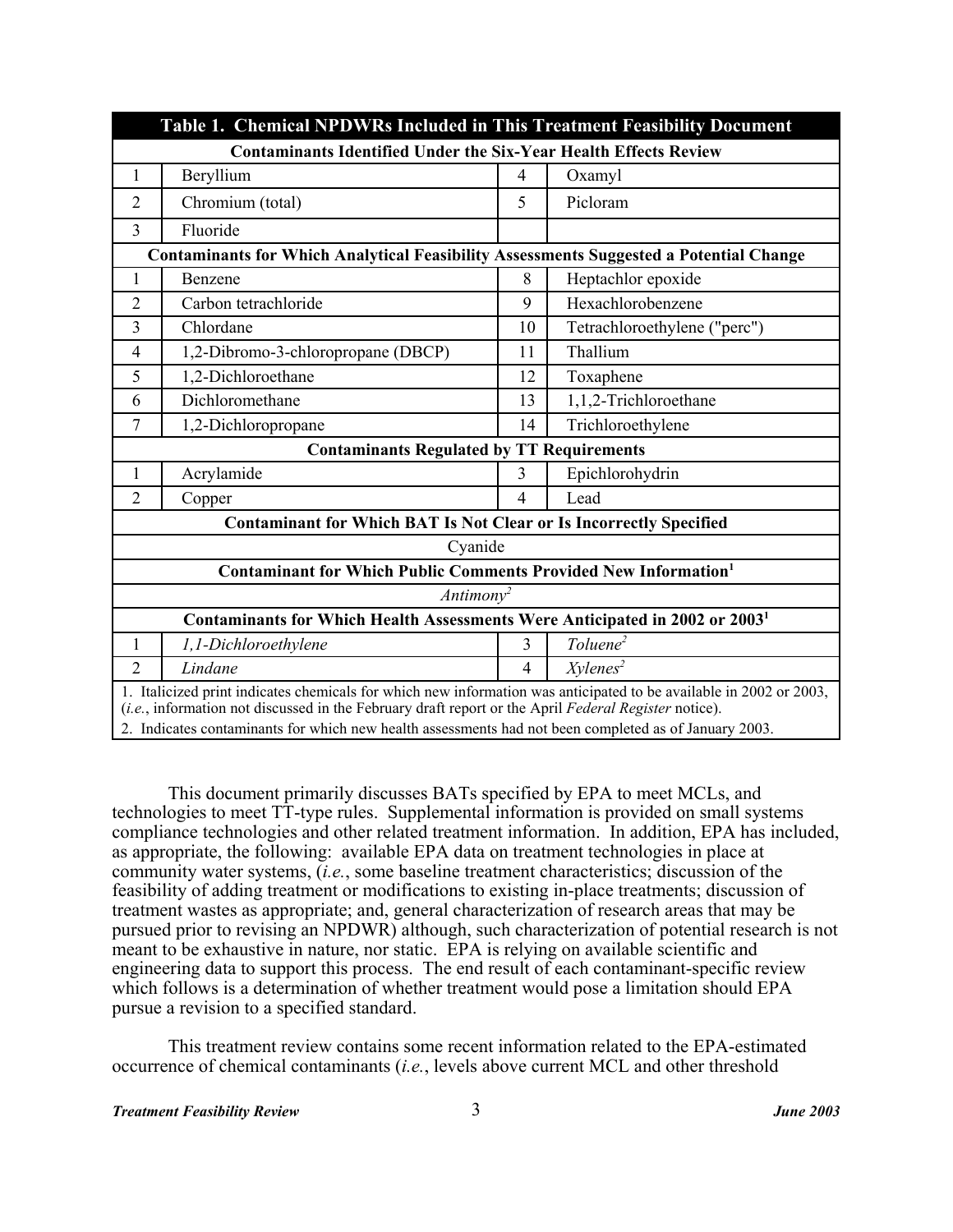values). These indicators of contaminant levels in drinking water may be relevant in the assessment of feasibility of treatment or of making treatment modifications. Since EPA has not decided to revise the MCLs for the contaminants reviewed in this document, this support document does not contain nor assume any particular revised MCL values. The purpose of this report is to review available information on treatment feasibility related to any potential EPA revise/not revise decisions on the NPDWRs.

As mentioned above, this treatment technology document identifies areas of water treatment research which may be required if EPA were to consider revisions to a standard. These are identified in sections II and III, in relation to chemical MCL and TT-type rules, respectively. Section IV, related to MCL-type rules for which analytical assessment indicated the potential for lowering a standard, does not contain research suggestions, as none have been identified.

The Agency is also including a discussion of potential water treatment technology in this document to inform both the EPA drinking water program and the public. This information will be considered within EPA's research planning process, with the longer-term aim of strengthening regulations such that they may be more effective and implementable. Research suggestions may also be aimed at defining new technologies that are emerging in the field, and for qualifying their possible application to specific NPDWRs, thus providing technical information to improve one or more aspects of treatment. The Agency continually addresses such needs, and each new assessment of needs and resources available typically results in a modification to the research priorities.

Ideally, research on the treatment technologies will result in specific advantages, such as lower-cost treatments, and/or easing burdens associated with operation and maintenance. As necessary, research may be targeted to meet the needs of certain types of water systems, (e.g., small water systems), or to address multiple water quality issues. Potential research areas identified during this review are indicated at the end of each chemical discussion in sections II and III, and summarized in section VIII of this document.

In addition to research, other processes are in place to assist in the upgrading of treatment technology information. Among these are the Agency's periodic review of water treatment technologies for NPDWRs, the first of which was completed, for chemical NPDWRs, in 1998 (USEPA, 1998b). Per SDWA as amended in 1996, that review focused on small systems compliance technologies. EPA is committed to periodic review of small systems compliance technologies, and intends to supplement that with review of new information on emerging technologies that may be appropriate and affordable for meeting existing standards, for both small- and large-scale drinking water systems.

## **II. Treatment Reviews for MCL-type Standards for Which Health Risk Assessments Were Completed or Anticipated**

The following contaminants were identified by EPA for treatment technology review because new health risk information was available (*i.e.*, beryllium, oxamyl and picloram), or because *new* scientific reviews were anticipated (*i.e.*, chromium and fluoride).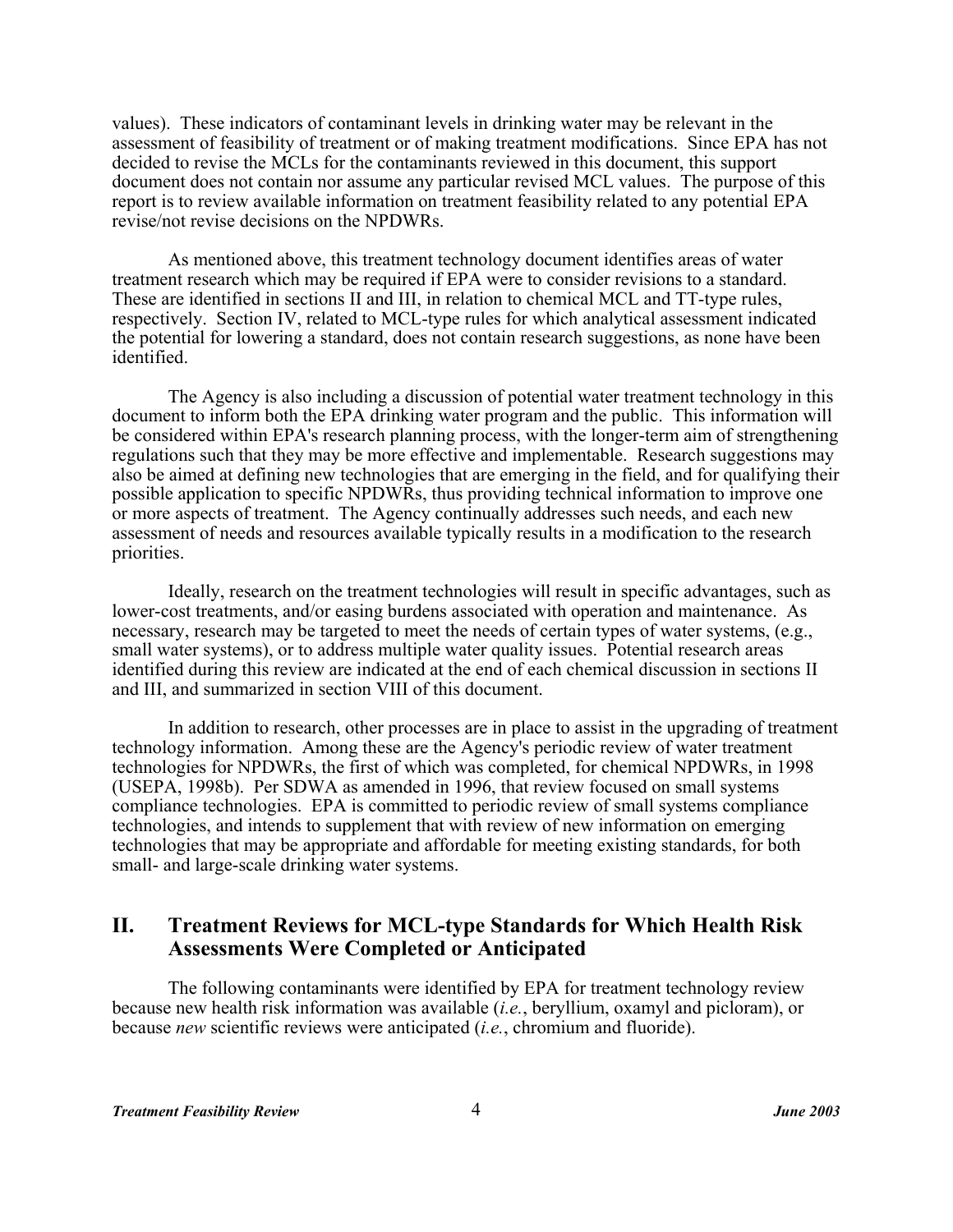### **A. Beryllium**

Recent EPA occurrence analyses estimated beryllium occurrence in public water systems based on a sampling of 16 States (USEPA, 2003b). Based on these analyses, EPA estimates indicate a total of 15 water systems (credible interval of 7 to 24)<sup>1</sup> within these States may have a system mean concentration exceeding the threshold of 0.004 milligrams per liter (mg/L), (*i.e.*, the current MCL for beryllium). Additional occurrence estimates may be found in the abovecited 2003 EPA report.

The current BATs for beryllium removal include activated alumina, ion exchange, lime softening, coagulation/filtration, and reverse osmosis (USEPA, 1990b; USEPA, 1990c; 57 FR 31776 at 31809, July 17, 1992 (USEPA,1992)). Compliance technologies for small systems include these same five BATs, plus point-of-use (POU)-reverse osmosis, POU-ion exchange for small systems (USEPA, 1998b). Removal efficiencies for the above-cited BATs range from 80 to 99 percent. Treatment technologies were discussed by EPA in its technical support documentation on beryllium (USEPA, 1990c). If a treatment plant were to require upgrading, additional ion exchange contact units may be added, POU treatment installed, or a modification to precipitative processes added, as appropriate. The Agency's current assessment is that treatment technology would not pose a limitation, should EPA pursue a revision to this standard.

The current BATs and small system compliance technology for beryllium also apply to other contaminants. These treatment technologies have other beneficial effects (e.g., reduction of hardness or other common impurities) in addition to beryllium removal. If EPA were to consider a higher MCL, the Agency does not know how many of these public water systems currently treating to comply with the current MCL of 0.004 mg/L would be likely to discontinue any treatment that is already in place.

## **B. Chromium (Total)**

## **1. Treatment technology**

Recent EPA occurrence analyses indicate chromium occurrence in public water systems based on a sampling of 16 States (USEPA, 2003b). Based on these analyses, EPA estimates indicate that one water system (credible interval of 0 to 3) within these States may have a system mean concentration exceeding the threshold of 0.1 mg/L, the current MCL for total chromium. In addition, EPA estimates indicate a total of seven systems (credible interval of 3 to13) within these States may exceed the threshold of 0.05 mg/L. Additional occurrence estimates may be found in the above-cited 2003 EPA report.

In publishing the 1989 proposed and 1991 final chromium standard (54 FR 22062 at 22105, May 22, 1989 (USEPA, 1989); 56 FR 3526 at 3552, January 30, 1991 (USEPA, 1991a)) the Agency discussed BATs which include:

Ion exchange: 80 to 96 percent efficiency;

 $1$  "Credible intervals" are generated to quantify the uncertainty around each estimated probability in the Bayesian analysis of the occurrence data. For further explanation of credible intervals and the Bayesian analysis, please see *Occurrence Estimation Methodology and Occurrence Findings Report for the Six-Year Review of Existing National Primary Drinking Water Regulations* (USEPA, 2003b).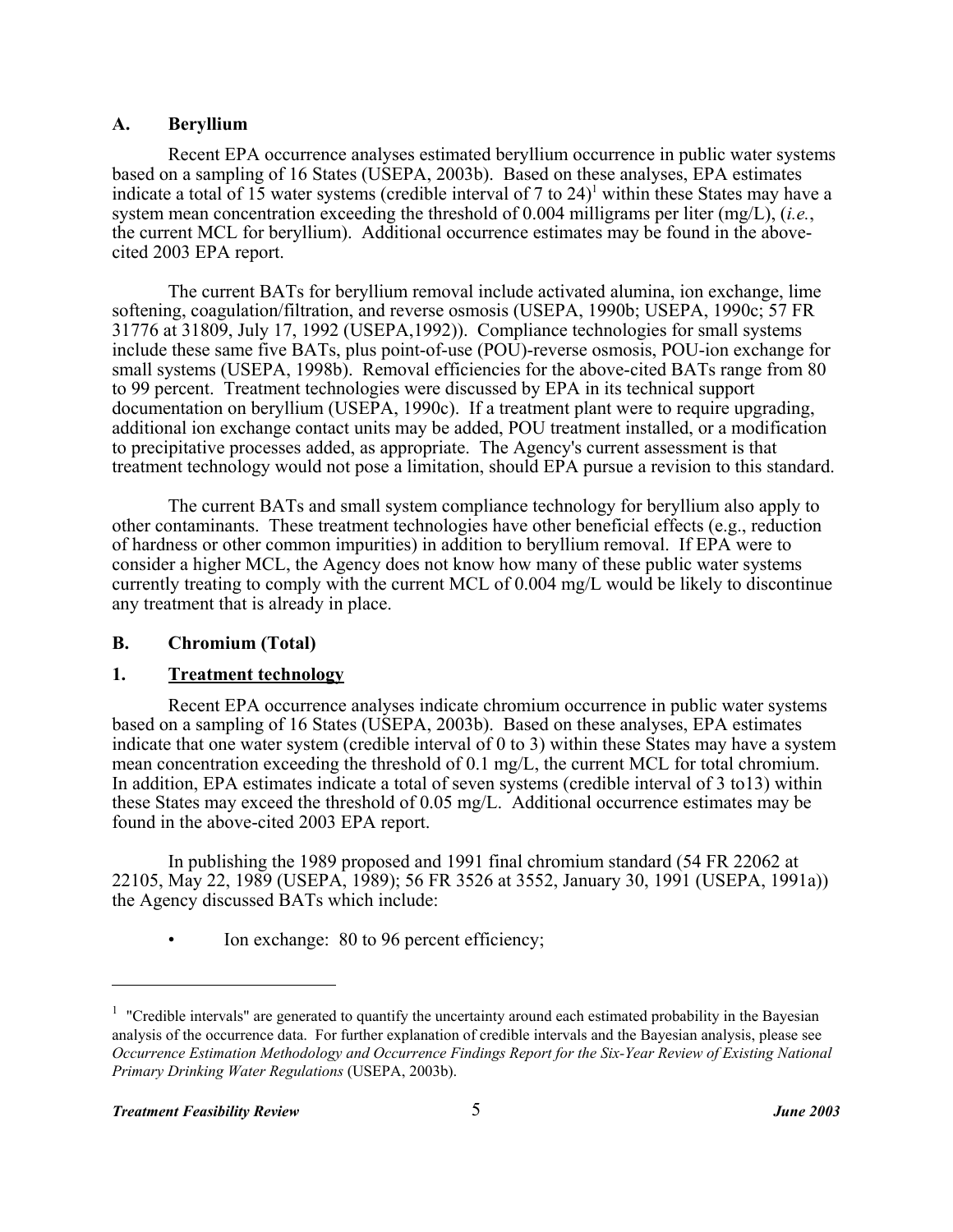- Lime softening for chromium III only: 72 to 99 percent efficiency;
- Coagulation/filtration: 90 to 99 percent efficiency; and
- Reverse osmosis: 82 to 97 percent efficiency.

Due to the ionic properties of the two chromium species in water, chromium III and chromium VI, there is a differentiation in BAT specification which may affect treatment selection. Chromium III and chromium VI exist in water in cationic and anionic valence states, respectively. Lime softening treatment is excluded as a BAT for anionic chromium VI. Regarding the coagulation/filtration option, the choice of coagulant will impact chromium III and chromium VI removal. Ferric sulfate and alum are effective for removal of chromium III, while ferrous sulfate is effective for removal of chromium VI. Regarding ion exchange, a cation exchange resin is required for chromium III, while an anionic resin is required for chromium VI. Therefore, prior to use (or modification) of lime softening, ion exchange, or coagulation/filtration treatment, a public water system should determine concentrations and proportions of species of chromium to select proper media or chemical aid.

The 1996 SDWA Amendments require EPA to determine small system technologies for compliance purposes, (*i.e.*, technology designated as suitable for systems serving 25 to 10,000 persons). In 1998, EPA listed the following compliance technologies for small systems: ion exchange, lime softening (chromium III only), coagulation/filtration, reverse osmosis, POUreverse osmosis, and POU-ion exchange (USEPA, 1998b).

Due to the high efficiencies of chromium removal by the above technologies, EPA believes that existing BATs would be adequate in meeting a revised standard (if the standard were lowered). Thus, the Agency's current assessment is that treatment technology would not pose a limitation should EPA pursue a revision to the chromium standard.

Due to recent interest by the State of California in setting a drinking water standard for chromium VI (the more toxic form of chromium), that State and others have initiated treatment studies to determine the efficacy of treatment technologies in removal of chromium VI to levels that are lower than the federal standard for total chromium. Newer treatments of interest include an iron-based absorptive filter medium, granular ferric hydroxide (GFH), a technology that has been piloted for arsenic removal at California water systems, and in the United Kingdom. Also, a treatment to reduce low levels of chromium VI to chromium III in drinking water by addition of the chemical stannous chlorine  $(SnCl<sub>2</sub>)$  is currently under investigation at a water system in Glendale, California. EPA will monitor treatment studies to determine acceptability for use in removal of chromium from drinking water.

#### **2. Additional information**

Of additional interest to EPA is the likelihood that disinfection treatment, including chlorination, plays a role in transforming, by oxidation, chromium III to chromium VI in water. The EPA *Manual of Treatment Techniques for Meeting the Interim Primary Drinking Water Regulations* (USEPA, 1977) and the EPA *Occurrence and Exposure Assessment for Chromium in Public Drinking Water Supplies* (USEPA, 1990a) discussed effects of chlorination on chromium III in raw water (spiked) and in finished water. EPA found that time of contact, pH and other factors influence oxidation of the species. In addition, a Health Canada criteria summary on chromium in drinking water also indicated uncertainty with respect to whether posttreatment with chlorine, affecting conversion of residual chromium III to chromium VI, may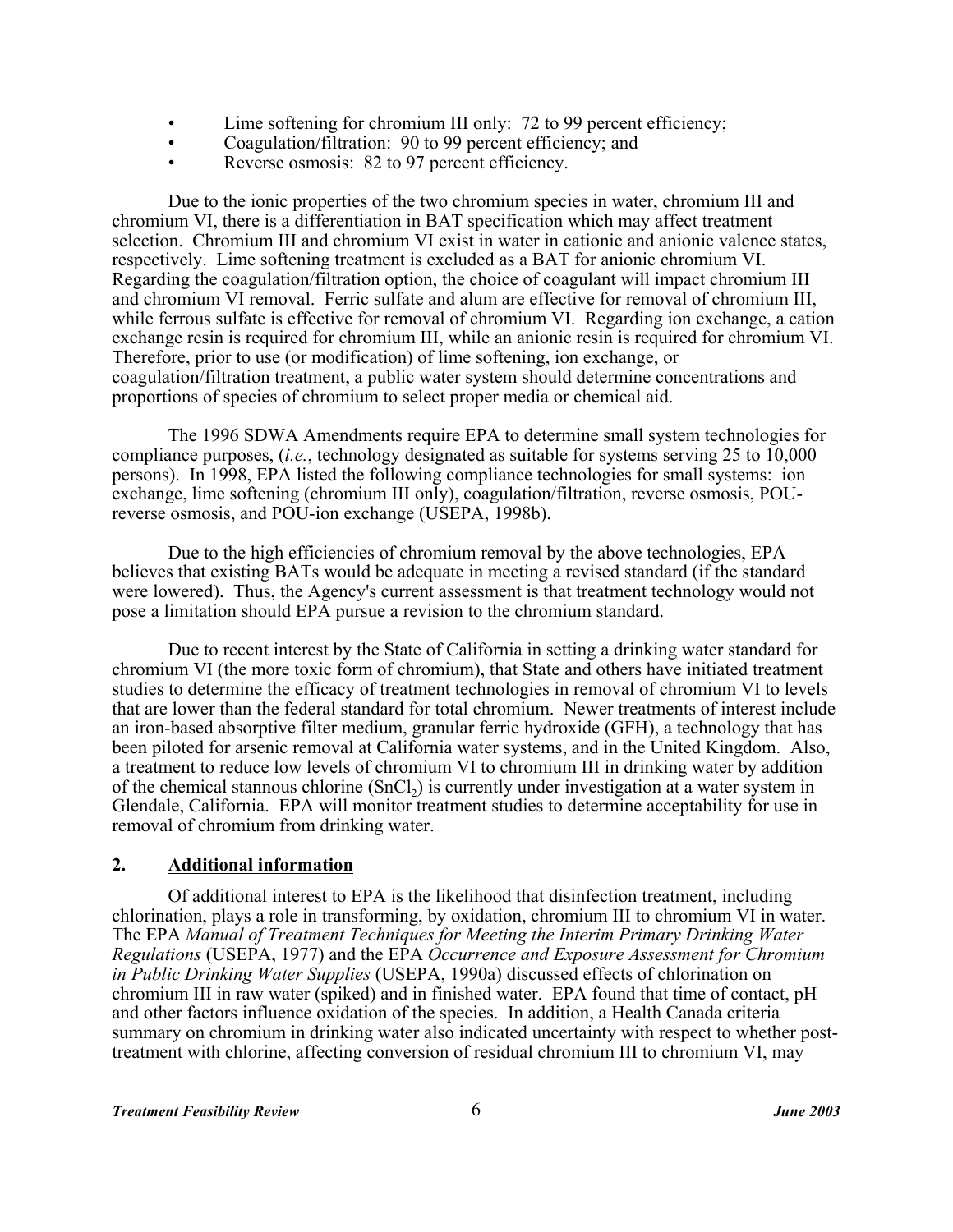reverse as water passes through iron pipes in the distribution system (Health Canada, 1986). The testing in Glendale, California of stannous chloride as a chromium VI mitigation treatment also includes investigation of re-oxidation of chromium III to chromium VI under various chlorination and ammoniation treatment disinfection scenarios. While the above information provides a minimum baseline of information on potential transformations of chromium species, more information may be required regarding these and other potential treatment effects.

In regard to small system technologies, EPA will review available information on newer potential treatments as research and field studies are undertaken and publicized. EPA may also need additional data on issues related to POU-ion exchange treatment, which the Agency discussed in a January 2001 (arsenic) *Federal Register* notice (66 FR 6975 at 7034, January 22, 2001 (USEPA, 2001a)). Without additional data, the Agency cannot determine if POU-ion exchange will be a feasible compliance option, due to operational and waste discharge concerns, and related economic issues.

#### **3. Potential in-place treatment modifications**

EPA has previously published analyses of data collected in the 1995 Community Water System Survey (CWSS) on treatment in place at community water systems (USEPA, 2000a as cited in USEPA, 2001b). The data indicate that a majority of larger systems, and mainly surface water supplied systems, are much more likely to have coagulation/filtration or lime softening treatment in place. Some of these systems may need to modify existing treatment to allow for more efficient removal of chromium to comply with a more stringent chromium standard. For example, an existing lime softening plant may need to enhance the process to operate at a pH of 11 to 11.5 for optimum removal; or an existing coagulation/filtration plant may need to change to ferric or ferrous coagulant to lower chromium levels in drinking water. The CWSS data also indicate that small systems may need to modify or add new centralized treatment or POU treatment to meet a standard.

The option of modifying existing treatment may be possible for a limited number of systems, as 0.7 to 4.6 percent of small ground water systems currently have ion exchange treatment in place. Most of these are likely to be cationic resin types (whereas anionic resins may be required to remove excess chromium), and virtually none of the small surface water supplies have this treatment in place. A large percentage of small (and nearly all large) surface water supplies have either coagulation/filtration or lime softening treatment in place, whereas only 1.5 to 8.1 percent of small ground water systems currently have coagulation/filtration or lime softening treatment in place. However, given the occurrence information, it appears that the majority of treatment upgrades would occur at small ground water systems, many requiring new treatments, possibly pressurized, packaged treatment technology or other emerging treatments mentioned above.

Tables 2a and 2b, below, contain results of the above-cited 1995 CWSS data analyses and are provided for reference.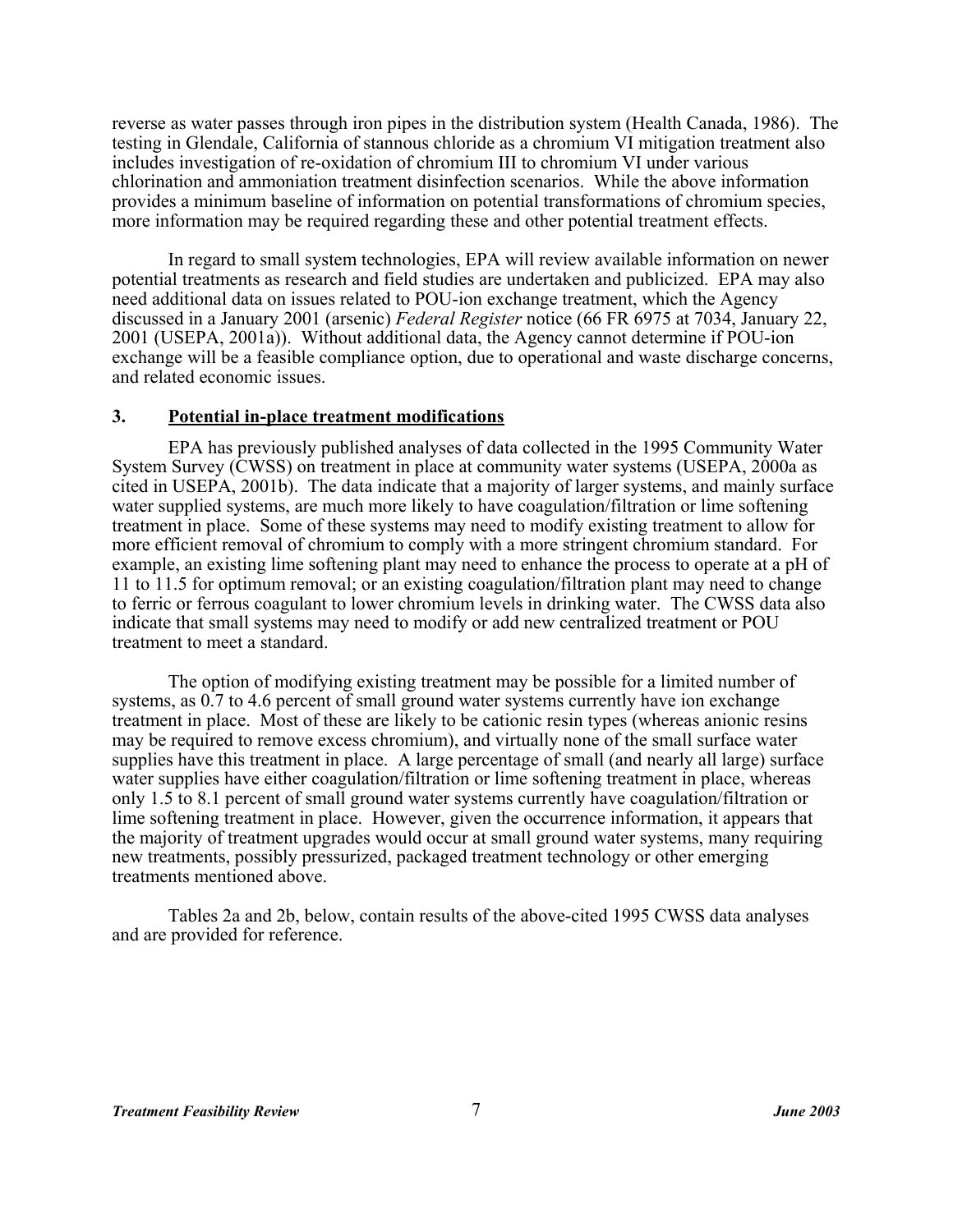| Table 2a. Ground Water Systems: Percentage of CWSs with Various Types of Treatment <sup>1</sup> |                                    |         |             |             |              |  |  |
|-------------------------------------------------------------------------------------------------|------------------------------------|---------|-------------|-------------|--------------|--|--|
|                                                                                                 | <b>Service Population Category</b> |         |             |             |              |  |  |
| <b>Treatment Types</b>                                                                          | $25 - 100$                         | 101-500 | $501-1,000$ | 1,001-3,300 | 3,301-10,000 |  |  |
| Ion Exchange                                                                                    | $0.7\%$                            | $1.6\%$ | $3.8\%$     | $1.9\%$     | $4.6\%$      |  |  |
| Coagulation/Filtration                                                                          | 1.5%                               | $5.4\%$ | 42%         | $3.4\%$     | $8.1\%$      |  |  |
| Lime/Soda Ash Softening                                                                         | 2.1%                               | 3.7%    | $41\%$      | $5.2\%$     | $7.0\%$      |  |  |

1 Treatment information from 1995 Community Water System Survey as summarized in *Geometries and Characteristics of Public Water Systems* (USEPA, 2000a as cited in USEPA, 2001b).

| Table 2b. Surface Water Systems: Percentage of CWSs with Various Types of Treatment <sup>1</sup>                                                                                               |                                    |         |             |             |              |  |  |
|------------------------------------------------------------------------------------------------------------------------------------------------------------------------------------------------|------------------------------------|---------|-------------|-------------|--------------|--|--|
| <b>Treatment Types</b>                                                                                                                                                                         | <b>Service Population Category</b> |         |             |             |              |  |  |
|                                                                                                                                                                                                | $25-100$                           | 101-500 | $501-1,000$ | 1,001-3,300 | 3,301-10,000 |  |  |
| Ion Exchange                                                                                                                                                                                   | $0\%$                              | $0\%$   | $0\%$       | $0\%$       | $0\%$        |  |  |
| Coagulation/Filtration                                                                                                                                                                         | 27.5%                              | 52.6%   | 70.2%       | 78.5%       | 95.4%        |  |  |
| Lime/Soda Ash Softening                                                                                                                                                                        | $3.9\%$                            | $8.1\%$ | 20.5%       | 17.5%       | 10.8%        |  |  |
| <sup>1</sup> Treatment information from 1995 Community Water System Survey as summarized in Geometries and<br>Characteristics of Public Water Systems (USEPA, 2000a as cited in USEPA, 2001b). |                                    |         |             |             |              |  |  |

## **4. Potential chromium treatment research**

Prior to conducting analyses in support of an NPDWR revision, should a more stringent chromium MCL be considered, EPA would need to review literature and/or conduct new treatment research. This may include documentation of bench, pilot, and/or full-scale studies on GFH, other adsorption media, and membrane technologies. POU-ion exchange studies on chromium removal may be required, including tests on efficacy of treatment and disposal of related wastes. Studies may include optimization of centralized ion exchange treatment efficiency and waste treatment and handling/disposal. Effects of disinfection treatments, as well as addition of reducing agents such as SnCl<sub>2</sub> on chromium in water may require further study should a more stringent chromium MCL be considered. These needs would be forwarded to the appropriate office within EPA to be considered for research.

## **C. Fluoride**

## **1. Treatment technology**

Recent EPA occurrence analyses indicate fluoride occurrence in public water systems based on a sampling of 16 States (USEPA, 2003b). Based on these analyses, EPA estimates indicate that a total of 106 water systems (credible interval of 91 to 123) within these States may have a system mean concentration exceeding the threshold of 4 mg/L, the current MCL for fluoride. In addition, EPA estimates indicate a total of 603 (credible interval of 566 to 640) water systems within these States may exceed the threshold of 2 mg/L. Additional occurrence estimates may be found in the above-cited 2003 EPA report.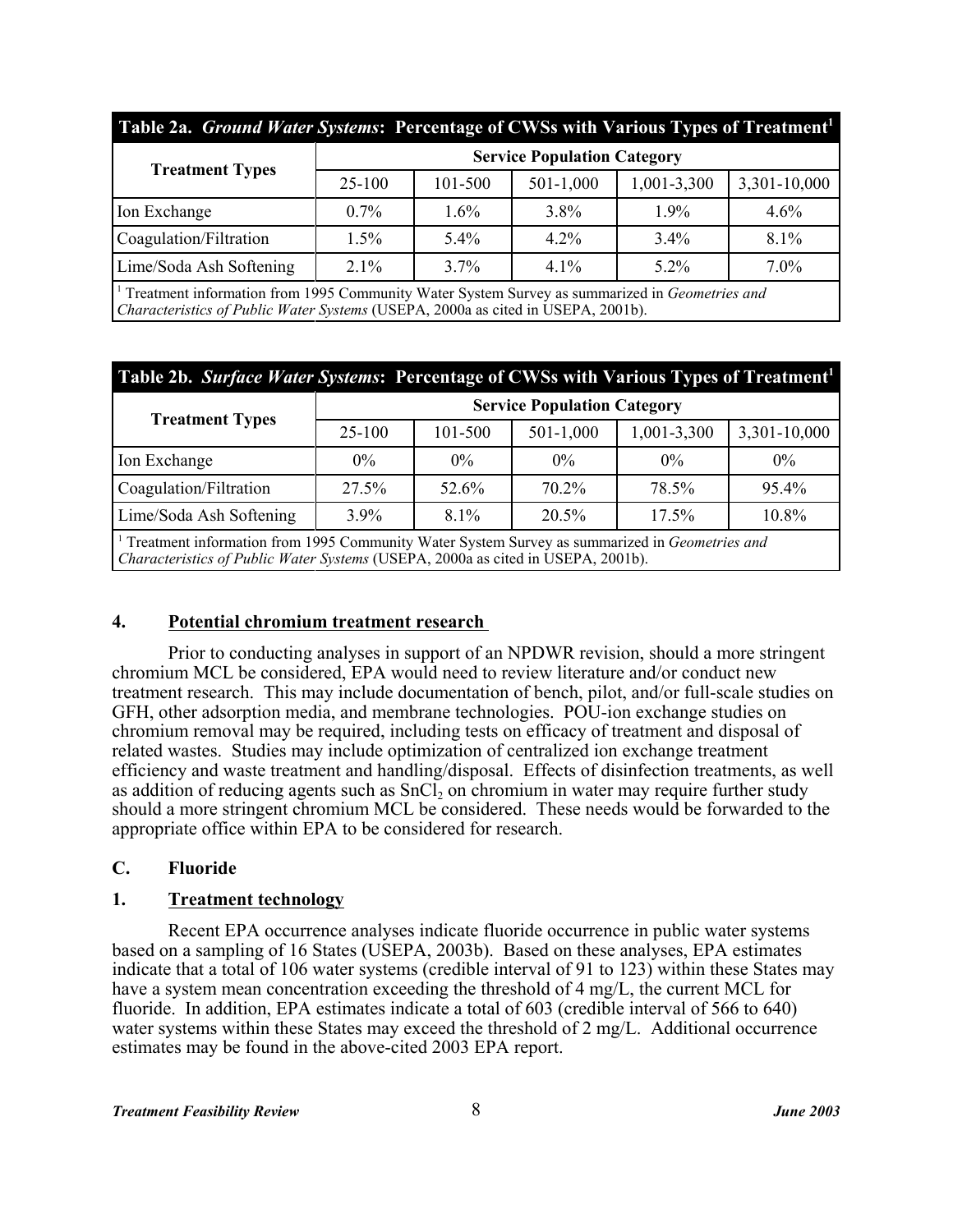The 1986 final fluoride regulation set "best technologies generally available" (BTGAs) as activated alumina and reverse osmosis. BTGA was defined prior to the SDWA Amendments of 1986, based upon measures of technological efficiency and economic accessibility (*i.e.*, "reasonably affordable by regional and large metropolitan public water systems"). The following factors were considered in determination of BTGA: high removal rate; wide applicability; compatibility with other treatments; and ability to achieve compliance for all water in the public water system (51 FR 11396 at 11398, April 2, 1986 (USEPA, 1986)). These requirements are comparable with current SDWA requirements for BAT determination.

In addition, the 1996 SDWA amendments require EPA to determine small system technologies for compliance purposes, (*i.e.*, technology designated as suitable for systems serving 25 to 10,000 persons). In 1998, EPA listed small system compliance technologies, including both centralized activated alumina and reverse osmosis treatment, as well as POUreverse osmosis, for removal of fluoride in drinking water (USEPA, 1998b).

The Agency does not believe that the "BTGA" or small systems compliance technologies pose a problem. In addition, should a revision to the designation of "BATs" for this contaminant be considered by EPA, in lieu of the originally specified "BTGA" designation, this would represent a minor revision to the NPDWR (see 40 CFR 141.62 for MCLs for Inorganic Contaminants; and 40 CFR 142.61, which specifies variance technologies for fluoride).

Previously published research and EPA technologies and costs documents (USEPA, 1985b) on these technologies indicate that, due to high efficiencies of removal, the above-cited treatment technologies would not be a limiting factor in setting a lower fluoride MCL. Efficiencies of removal range from 85 to 95 percent, depending upon treatment system design. Thus, the Agency's current assessment is that treatment technology would not pose a limitation should EPA pursue a revision to the fluoride standard.

Both activated alumina and reverse osmosis treatment remove arsenic *and* fluoride among other impurities. Using activated alumina treatment, optimum removals for both contaminants may occur in a similar range of pH 5.5 to pH 6 (USEPA, 1985b; USEPA, 2000b). However, because arsenic V and silica are preferentially adsorbed by activated alumina media, effectiveness of activated alumina where arsenic and fluoride co-occur may require some investigation. Another activated alumina treatment shortcoming, discussed further below, is the operational difficulty of adding pH adjustment for optimizing removal efficiency (*i.e.*, adjusting pH prior to and after treatment). For some small systems, treatment may be limited to using "*natural*" pH levels (*i.e.*, unadjusted) thus sacrificing some removal efficiency. However, this application for fluoride removal is not documented.

The Agency discussed technical issues related to activated alumina technology in the above-cited fluoride final rule, including waste generation and disposal. More recent EPA publications have also examined the operation of activated alumina technology and perceived difficulties posed by chemical handling by small systems, (*i.e.*, for pH adjustment and for regeneration of the media), as well as the alternatives to regeneration of activated alumina media. In the case of arsenic treatment, the Agency recommended against the regeneration of activated alumina media at both small centralized treatment and POU applications, due in part to the difficulty of disposing of brine wastes. EPA instead assumed that spent activated alumina media would be disposed of directly at a landfill on a "throw-away" basis and that, based upon arsenic toxicity characteristic leaching procedure (TCLP) testing, this waste would not be deemed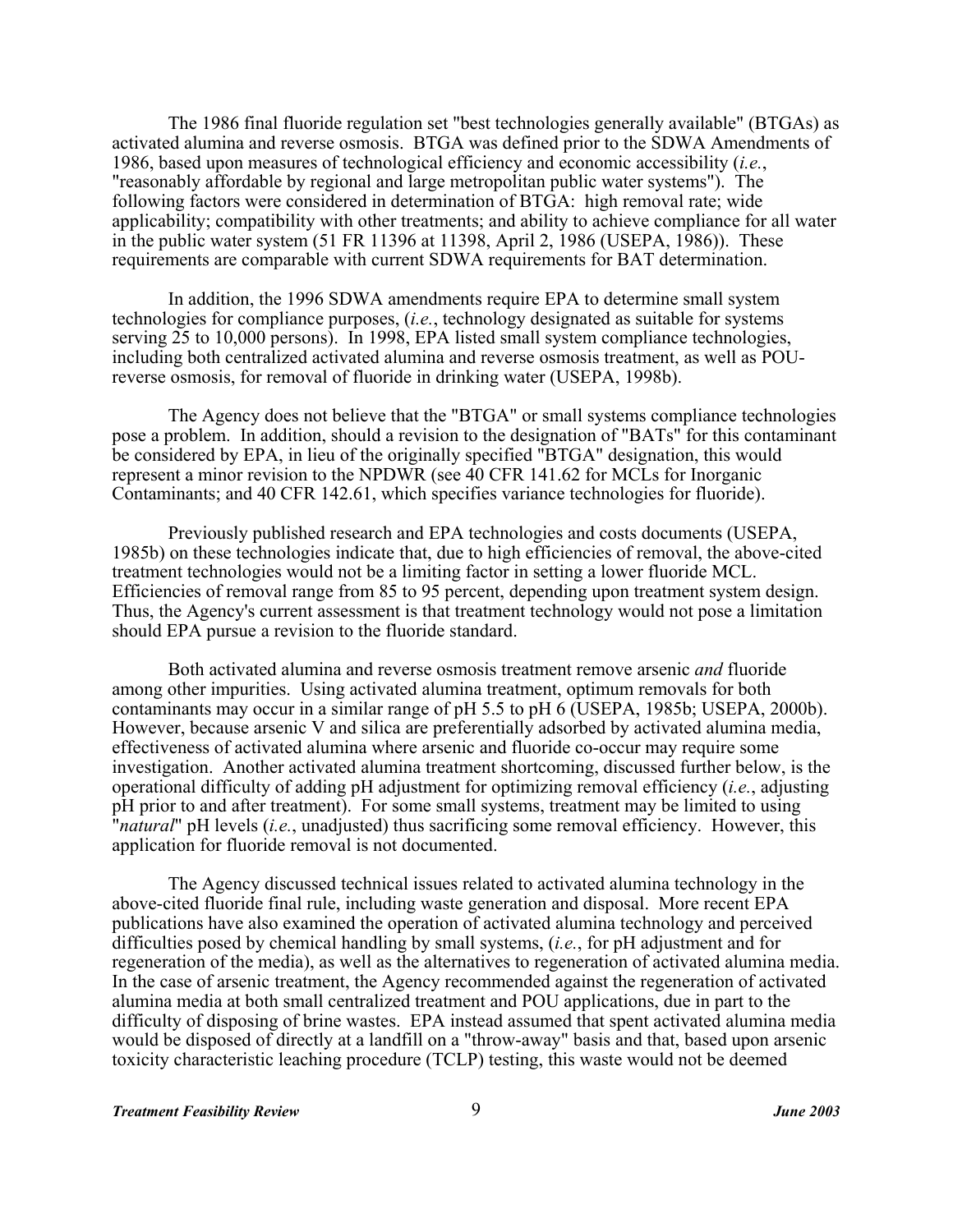"hazardous" (USEPA, 2000b; 66 FR 6975, January 22, 2001 (USEPA, 2001a)). However, except where arsenic and fluoride were being co-treated, this information should not (alone) be applied to fluoride treatment wastes because Resource Conservation and Recovery Act (RCRA) regulations do not regulate fluoride under the toxicity characteristic hazardous waste identification rule (40 CFR 261.24). That stated, there may be concerns regarding waste brine (*i.e.*, regenerate solution) that have not yet been anticipated.

As part of recent revisions to the arsenic standard, the Agency also addressed the issue of treatment optimization (pH adjustment) for POU-activated alumina systems. For arsenic, EPA determined that use of POU (and point-of-entry (POE))-activated alumina would be limited due to the practical limitation of adjusting pH and then re-adjusting after treating for corrosion control. The Agency considered the option of using activated alumina at an *unadjusted* "natural pH" range of 7 to 8 as the probable application at *very* small systems due to the operational capabilities that are required to properly adjust pH (USEPA, 2000b; 66 FR 6975, January 22, 2001 (USEPA, 2001a)).

While not currently a "BTGA" or "BAT", modified lime softening (30 to 70 percent removal) may also be used where this treatment is in place to remove excess fluoride (USEPA, 1985b).

The following summarizes additional information that may relate to setting, revising, and/or applying the above two BATs and the POU compliance option for fluoride.

#### **2. Potential in-place treatment modifications**

Cost of treatment may drive systems that have fluoride above the compliance level to the less expensive option (*i.e.*, activated alumina), or to newer treatments as they become available. Where de-fluoridation treatment is already in place, due to prior exceedance of the current fluoride MCL, systems may opt to increase the proportion of water treated, or add more *capacity* to existing treatment (or additional media vessels in series). Because centralized treatment may be less economically feasible for very small systems, some may install POU treatment (with reverse osmosis being the more likely choice). POU treatment may also present operational advantages and additional treatment benefits. The BATs are known to remove fluoride and arsenic (arsenic V is preferentially adsorbed by activated alumina media). Reverse osmosis treatment would remove additional regulated and secondary contaminants, such as total dissolved solids, hardness, iron, and manganese, which may co-occur with fluoride in water.

EPA's 1995 CWSS data is summarized and has been utilized in recent EPA technical support materials (USEPA, 2000a as cited in USEPA, 2001b). These provide some understanding of numbers and types of treatments in place at community water systems. However, they do not specifically include activated alumina treatment information. Therefore, it is not possible to estimate a relationship between systems now treating with activated alumina, and those that may need to treat further to meet a lower standard. However, in areas with high background levels (especially if above 4 mg/L), treatment of fluoride may already be in place. The followup 2000 CWSS results are expected to include activated alumina treatment information and these will be available in the 2003 time frame.

The CWSS summary tables indicate (see Tables 2a and 2b) that lime/soda ash softening capacity exists and *may provide*, especially for surface water systems, a base for increased

*Treatment Feasibility Review* 10 10 *June 2003*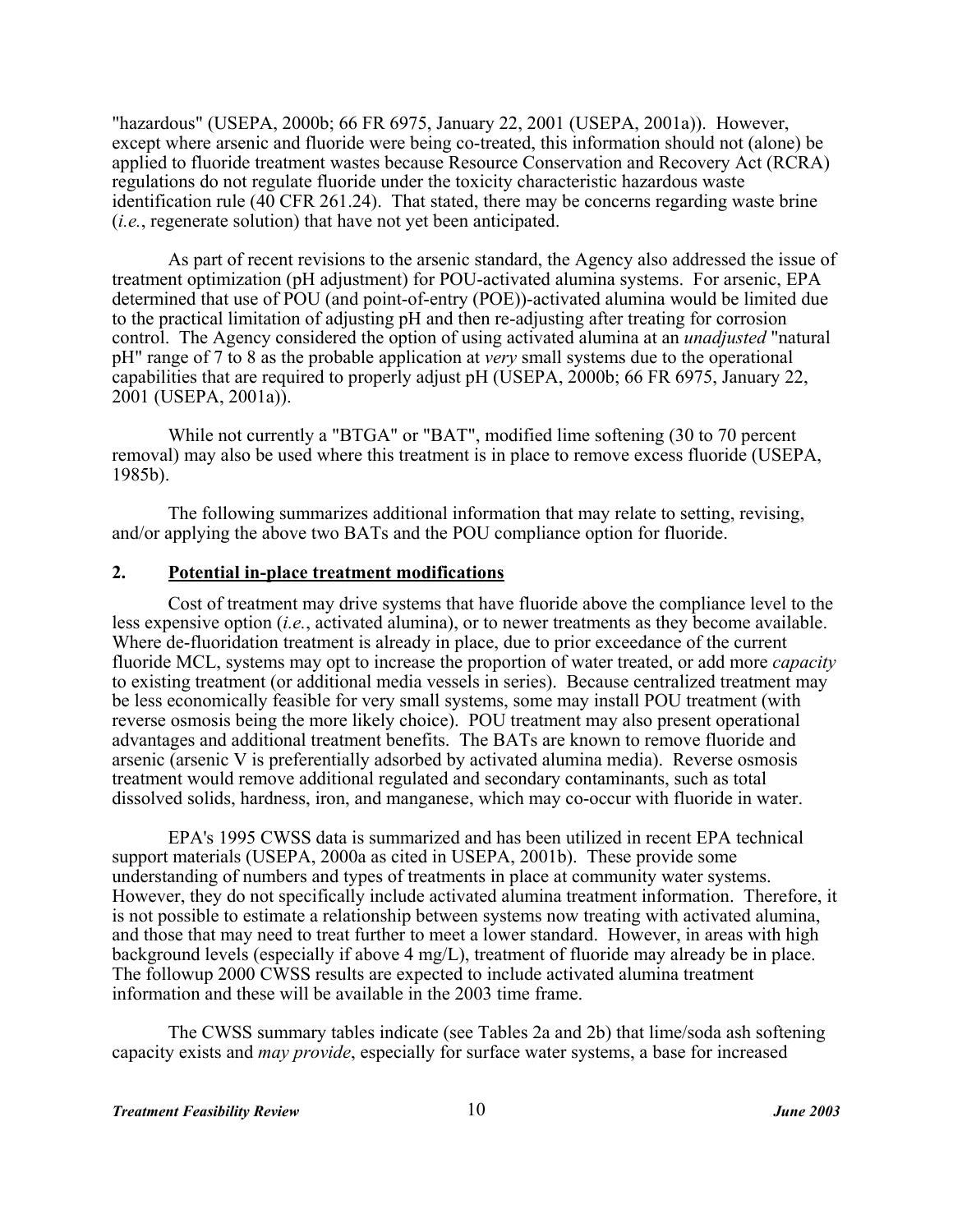fluoride removal via enhanced lime softening treatment.

## **3. Potential fluoride treatment research**

Prior to conducting analyses in support of an NPDWR revision, if that were necessary, EPA would review pertinent literature and/or conduct new treatment research. In 2002, EPA initiated and drafted a literature review on fluoride treatment processes (which the Agency is maintaining in draft status, as it may require future updating) (USEPA, 2002c). Review of the literature, in the future, may lead to additional potential research areas. These may be further pursued through documentation of bench, pilot, and/or full-scale studies, related to treatment effectiveness; engineering studies on existing BATs; or other treatment processes. Documentation and/or study of waste treatment, handling and disposal, and POU treatment studies may also be required should a more stringent fluoride MCL be considered. These needs would be forwarded to the appropriate office within EPA to be considered for research.

Unrelated to the above potential fluoride treatment research, the Agency has initiated an investigation of the kinetics and equilibria of the chemicals used in water fluoridation. This work would contribute to the understanding of how fluoridation chemicals dissociate in finished water. The Agency funded this project, which is underway and expected to be completed in the 2005 time frame.

## **D. Oxamyl**

Recent EPA occurrence analyses indicate oxamyl occurrence in public water systems based on a sampling of 16 States (USEPA, 2003b). Based on these analyses, EPA estimates indicate zero (number and percent) water systems within these States may have a system mean concentration exceeding the threshold of 0.2 mg/L, the current MCL for oxamyl. Additional occurrence estimates may be found in the above-cited 2003 EPA report.

The current BAT is granular activated carbon (GAC), and removal efficiency ranges from 85 to 95 percent depending upon design parameters (USEPA, 1990b; 55 FR 30370 at 30416, July 25, 1990 (USEPA, 1990d), 57 FR 31776 at 31809, July 17, 1992 (USEPA, 1992)). Compliance technologies for small systems include: GAC, powdered activated carbon (PAC), and POU-GAC (USEPA, 1998b).

If water treatment systems were to require upgrading, additional GAC contactor(s) may be added or PAC added, as appropriate. Given available information on treatment efficacy and on occurrence levels, the Agency's current assessment is that treatment technology would not pose a limitation should EPA pursue a revision to this standard.

## **E. Picloram**

Recent EPA occurrence analyses indicate picloram occurrence in public water systems based on a sampling of 16 States (USEPA, 2003b). Based on these analyses, EPA estimates indicate zero (number and percent) water systems within these States may have a system mean concentration exceeding the threshold of 0.5 mg/L, the current MCL for picloram. Additional occurrence estimates may be found in the above-cited 2003 EPA report.

The current BAT for picloram removal is GAC treatment. Treatment technologies were discussed by EPA in its technical support documentation (USEPA, 1990b; 55 FR 30370 at

### *Treatment Feasibility Review* 11 **1** *June 2003*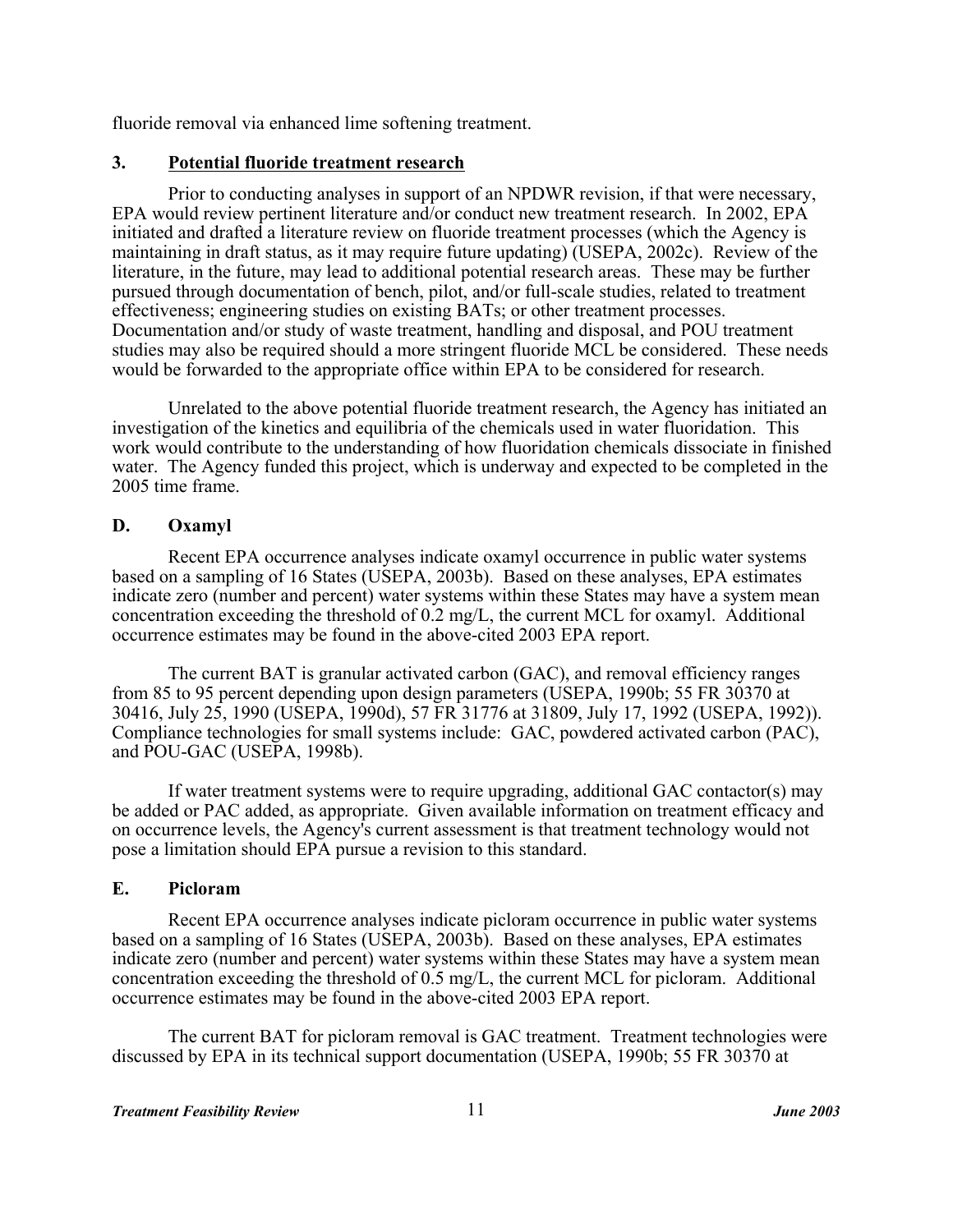30416, July 25, 1990 (USEPA, 1990d), 57 FR 31776 at 31809, July 17, 1992 (USEPA, 1992)). Small systems compliance technologies are GAC, PAC, and POU-GAC (USEPA, 1998b).

If treatment were to require upgrading, additional GAC contact units may be added or POU treatment installed. Given available information on treatment efficacy and on occurrence levels, the Agency's current assessment is that treatment technology would not pose a limitation should EPA pursue a revision to this standard.

The current BATs and small system compliance technologies for picloram also apply to other contaminants. These treatment technologies have other beneficial effects (e.g., reduction of organics or other common impurities) in addition to picloram removal. If EPA were to consider a higher MCL, the Agency does not know how many public water systems currently treating to comply with the current MCL of 0.5 mg/L would be likely to discontinue any treatment that is already in place.

## **III. Treatment Review for Chemical Contaminants Regulated by Treatment Technique (TT) Requirements**

This section contains a brief review of required treatment technologies for those contaminants with TT-based NPDWRs, including acrylamide, epichlorohydrin, and the Lead and Copper Rule (LCR).

As allowed under SDWA, in cases where EPA determines it is not technically or economically feasible to establish an MCL, the Agency can instead specify a TT rule. TT rules established treatment methods to minimize the level of a contaminant in drinking water.

## **A. Acrylamide and Epichlorohydrin**

EPA regulations for acrylamide and epichlorohydrin, including polymer addition practices, were discussed in *Federal Register* notices of 1989 and 1991 (54 FR 22062 at 22105, May 22, 1989 (USEPA, 1989); 56 FR 3526 at 3552, January 30, 1991 (USEPA, 1991a)). EPA has no new information that suggests it is appropriate to revise the TT requirements for acrylamide and epichlorohydrin at this time.

## **B. Lead and Copper Rule**

The LCR requires the mitigation of lead and copper in public drinking water supplies through treatments, mainly through optimizing corrosion control treatment and through related monitoring strategies (56 FR 26460, June 7, 1991 (USEPA, 1991b)).

The LCR establishes treatment-type measures to control levels of lead and copper in public drinking water, including corrosion control treatment requirements for small, medium, and large water systems. Treatment may be triggered following sampling and analysis of tap water, if the value at the  $90<sup>th</sup>$  percentile of all lead or copper samples is higher than the lead or copper action levels of 0.015 mg/L or 1.3 mg/L, respectively.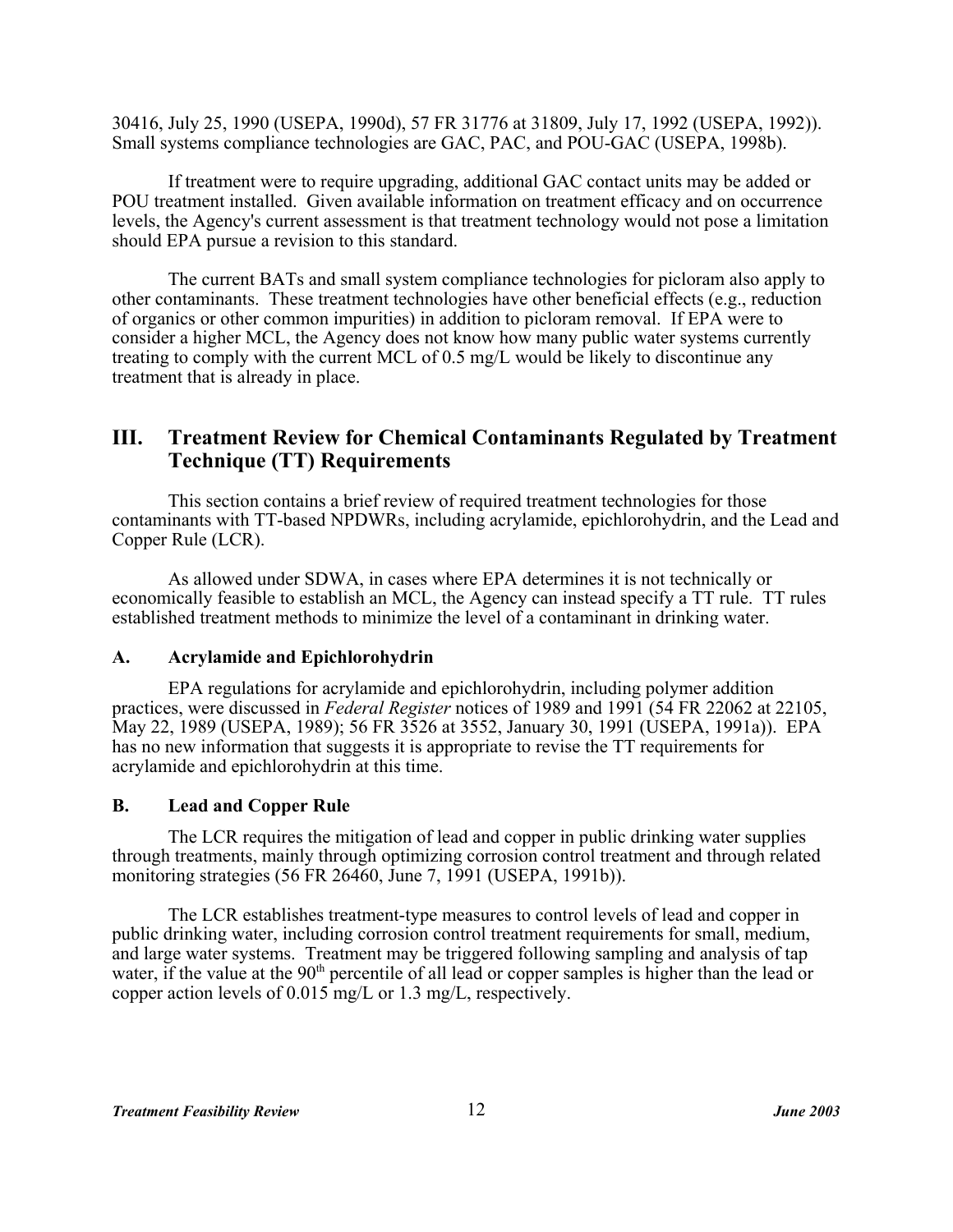Under the LCR, public water systems that are required to conduct corrosion control studies must evaluate the effectiveness of each of the following treatments and, if appropriate, combinations of the following treatment:

- Alkalinity and pH adjustment;
- Calcium hardness adjustment; and
- Addition of a phosphate or silicate based corrosion inhibitor.

Public water systems are also required to monitor for lead and copper, and the following water quality parameters, before and after evaluating the above treatments: pH, alkalinity, calcium, conductivity, orthophosphate or silicate (where added), and water temperature. Water systems must identify constraints that limit or prohibit the use of a particular corrosion control treatment(s), and evaluate effect(s) of corrosion control chemicals on other water quality treatment processes. On the basis of the above, a public water system recommends the treatment option best suited for its system, and the State review agency considers the public water system information, and then designates optimal treatment for that system.

EPA has no information that suggests it is appropriate to revise the current TT requirements for lead and copper. However, EPA received public comments on the Agency's preliminary decisions, published in the April 17, 2002, *Federal Register*, which indicate that there is an interest in examining treatment and other aspects of the LCR (67 FR 19030 (USEPA, 2002a)). The Agency recognizes that there are challenging aspects to this rule, and that more research would be useful to obtain additional information that could be utilized to address some of the issues associated with implementation of the LCR.

Because no new data are available to make a revise/not revise determination, EPA has decided to place *lead* in the "data gaps" category, indicating that research may need to be completed prior to making further determinations. *Copper* has been placed in another category, because an EPA copper health effects assessment is underway and must be completed before EPA can determine if a revision to the NPDWR is warranted. Nonetheless, some of the potential research that is indicated below could affect the control of both copper and lead.

EPA believes that research on treatment aspects of the LCR, (*i.e.*, on effective corrosion control measures), and on other pertinent issues affecting implementation, may be appropriate. The following list represents the Agency's current understanding of general needs that may be filled by research to better inform future reviews of the NPDWR:

- Investigation of effects related to compliance with the LCR and the requirements related to disinfectants and disinfection byproducts.
- Investigation of corrosion control chemicals, including optimization and use of chemicals, constraints related to distribution system materials, possible secondary effects, and alternative approaches to current corrosion control strategies.
- Other needs including: investigation of optimization of corrosion control at systems with high alkalinity and/or hardness in source water; monitoring (e.g., targeted monitoring to represent copper levels); and small systems LCR treatment compliance issues, that may be of considerable interest.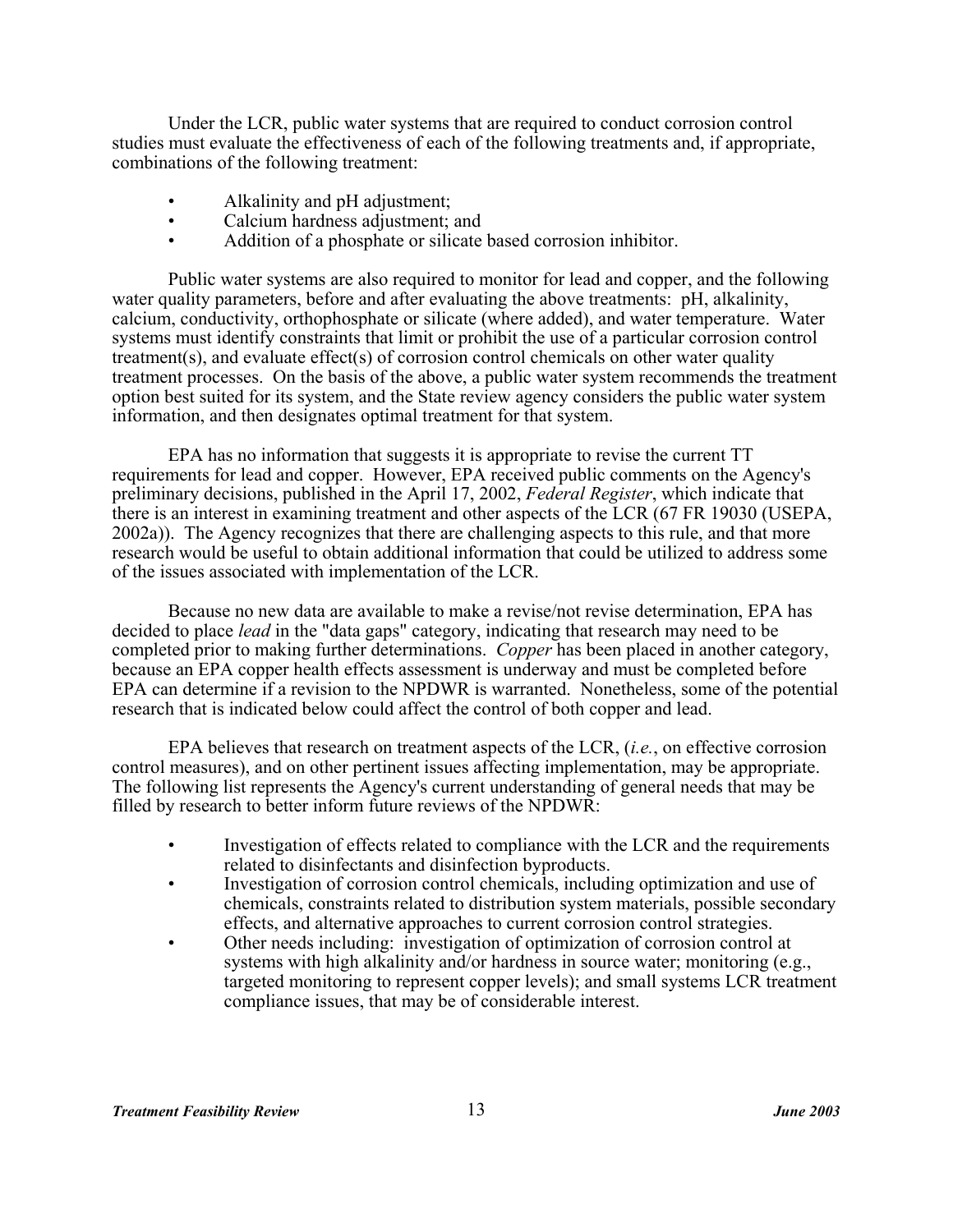The above represents a current synopsis of the most critical research areas related to the LCR. It is not intended to be all-inclusive nor a static listing of subject areas. The February 2002 draft version of this report included a longer listing. The above combines some of the issues and adds others. EPA believes that the above-listed items would take variable periods of time to complete, and would most likely be done in steps. In addition, they may be handled by more than one party, depending on interests and relative priorities, available funding, and other critical factors. Determining the most effective use of resources and the exact nature of research would require additional study/discussion.

EPA includes priority research within its multi-year planning process, and in its comprehensive drinking water research strategy. These help EPA prioritize and plan future research and help the Agency track current efforts. The Agency reviews plans periodically and changes them as necessary. In addition, EPA expects to further explore LCR-related research needs within the Agency, and with interested stakeholders, to inform future Agency decisions.

## **IV. Chemical Contaminants With MCLs Limited by Analytical Feasibility**

This section includes a brief treatment technology assessment of chemicals currently regulated at MCL values that were based on analytical feasibility. More recent EPA assessments of analytical feasibility indicate the potential for lower practical quantitative levels (PQLs) for these contaminants (USEPA, 2003c).

For *all* contaminants discussed in this section, the Agency's current assessment is that treatment technology would not pose a limitation should EPA pursue a revision to any of the referenced standards. Chemical occurrence is not referenced for these contaminants, since the known occurrence levels for these (USEPA, 2003b) would not pose an obstacle to specification of treatments. Likewise, MCL values for these contaminants are not referenced.

#### **A. Volatile Organic Contaminants**

#### **1. Benzene, Carbon Tetrachloride, 1, 2-dichloroethane, and Trichloroethylene**

Since the results of the analytical methods feasibility review indicate that it may be possible to recalculate the PQL for benzene; carbon tetrachloride; 1, 2-dichloroethane; and trichloroethylene, EPA has reviewed treatment feasibility for these contaminants to determine if it is likely to become an issue if EPA were to revise any of their MCLs. The BATs for each of these contaminants are packed tower aeration (PTA) and GAC (56 FR 3526 at 3552, January 30, 1991 (USEPA, 1991a)). Small system compliance technologies for each include: PTA, diffused aeration, multi-stage bubble aerators, tray aeration, shallow tray aeration, and GAC (USEPA, 1998b).

The Agency discussed treatment for volatile organic chemicals (VOCs) in the 1985 proposed VOC regulation (50 FR 46902 at 46909, November 13, 1985 (USEPA, 1985a)). Under optimum conditions, up to 99.9 percent removal of VOCs may be achieved by aeration technology, and the Agency considers 99 percent reduction to be achievable under all anticipated conditions. In addition, in the above-cited proposed rule, EPA discussed GAC treatment for VOCs, and considers 99 percent removal to be achievable under all anticipated conditions. Thus, treatment is not known to be a limiting concern for any of the current MCLs for these four contaminants: benzene; carbon tetrachloride; 1, 2-dichloroethane; and trichloroethylene. Based

#### *Treatment Feasibility Review June 2003* 14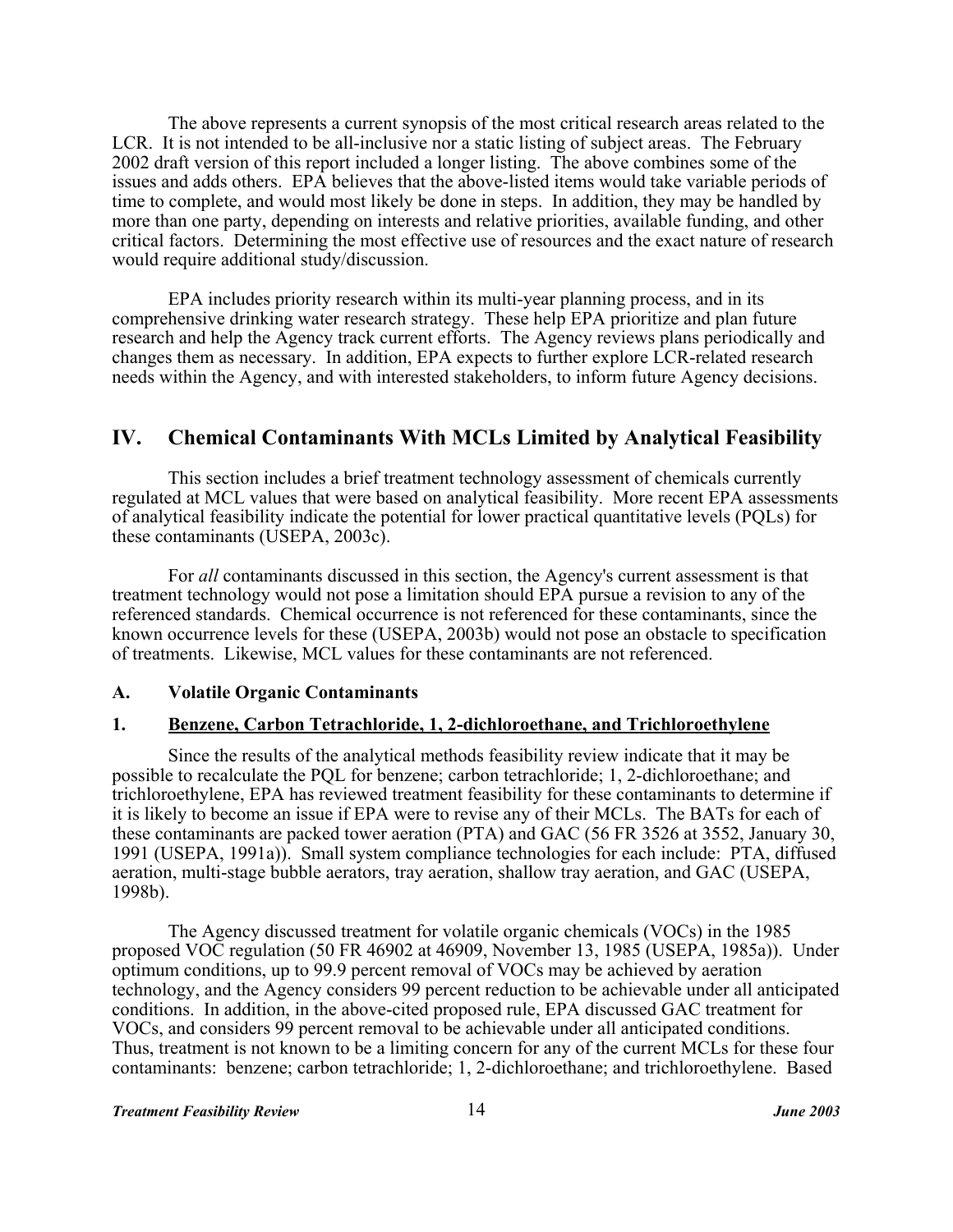on this information, EPA's current assessment is that treatment technology would not pose a limitation, should the Agency consider revising any of their current MCLs.

#### **2. 1,2-Dibromo-3-chloropropane (DBCP)**

Since the results of the analytical methods feasibility review indicate that it may be possible to recalculate the PQL for DBCP, EPA has reviewed treatment feasibility to determine if it is likely to become an issue if EPA were to revise the MCL. BATs include aeration and GAC (54 FR 22062 at 22105, May 22, 1989 (USEPA,1989); 56 FR 3526 at 3552, January 30, 1991 (USEPA, 1991a)), and compliance technologies for small systems include GAC, PAC, and POU-GAC (USEPA, 1998b). Treatment is not known to be a limiting concern for the current MCL.

Since the Henry's coefficient for this contaminant is relatively low (*i.e.*, 7 atmospheres DBCP, which is considered "less strippable" than other contaminants), GAC may in some cases be the preferred treatment. Based on this information, EPA's current assessment is that treatment technology would not pose a limitation should the Agency consider revising the current MCL.

#### **3. Dichloromethane (Methylene Chloride)**

Since the results of the analytical methods feasibility review indicate that it may be possible to recalculate the PQL for dichloromethane, EPA has reviewed treatment feasibility to determine if it is likely to become an issue if EPA were to revise the MCL. As a VOC, the BAT for dichloromethane is PTA (57 FR 31776 at 31809, July 17, 1992 (USEPA, 1992)). Small system compliance technologies include: PTA, diffused aeration, multi-stage bubble aerators, tray aeration, shallow tray aeration, and GAC (USEPA, 1998b). Treatment is not known to be a limiting concern for the current MCL.

The Agency discussed treatment for VOCs in the 1985 proposed VOC regulation (50 FR 46902 at 46909, November 13, 1985 (USEPA, 1985a)). Under optimum conditions, up to 99.9 percent removal of VOCs may be achieved by aeration technology, and the Agency considers 99 percent reduction to be achievable under all anticipated conditions. Based on this information, EPA's current assessment is that treatment technology would not pose a limitation, should the Agency consider revising the current MCL.

#### **4. 1,2-Dichloropropane**

Since the results of the analytical methods feasibility review indicate that it may be possible to recalculate the PQL for 1,2-dichloropropane, EPA has reviewed treatment feasibility to determine if it is likely to become an issue if EPA were to revise the MCL. BATs for 1,2 dichloropropane includes both PTA and GAC (54 FR 22062 at 22105, May 22, 1989 (USEPA, 1989); 56 FR 3526 at 3552, January 30, 1991 (USEPA, 1991a)). Small system compliance technologies include: PTA, diffused aeration, multi-stage bubble aerators, tray aeration, shallow tray aeration, and GAC (USEPA, 1998b). Treatment is not known to be a limiting concern for the current MCL.

Among volatile contaminants, this contaminant exhibits "average strippability" (54 FR 22062 at 22105, May 22, 1989 (USEPA, 1989)). The Agency discussed treatment for VOCs in the 1985 proposed VOC regulation (50 FR 46902 at 46909, November 13, 1985 (USEPA, 1985a)). Under optimum conditions, up to 99.9 percent removal of VOCs may be achieved by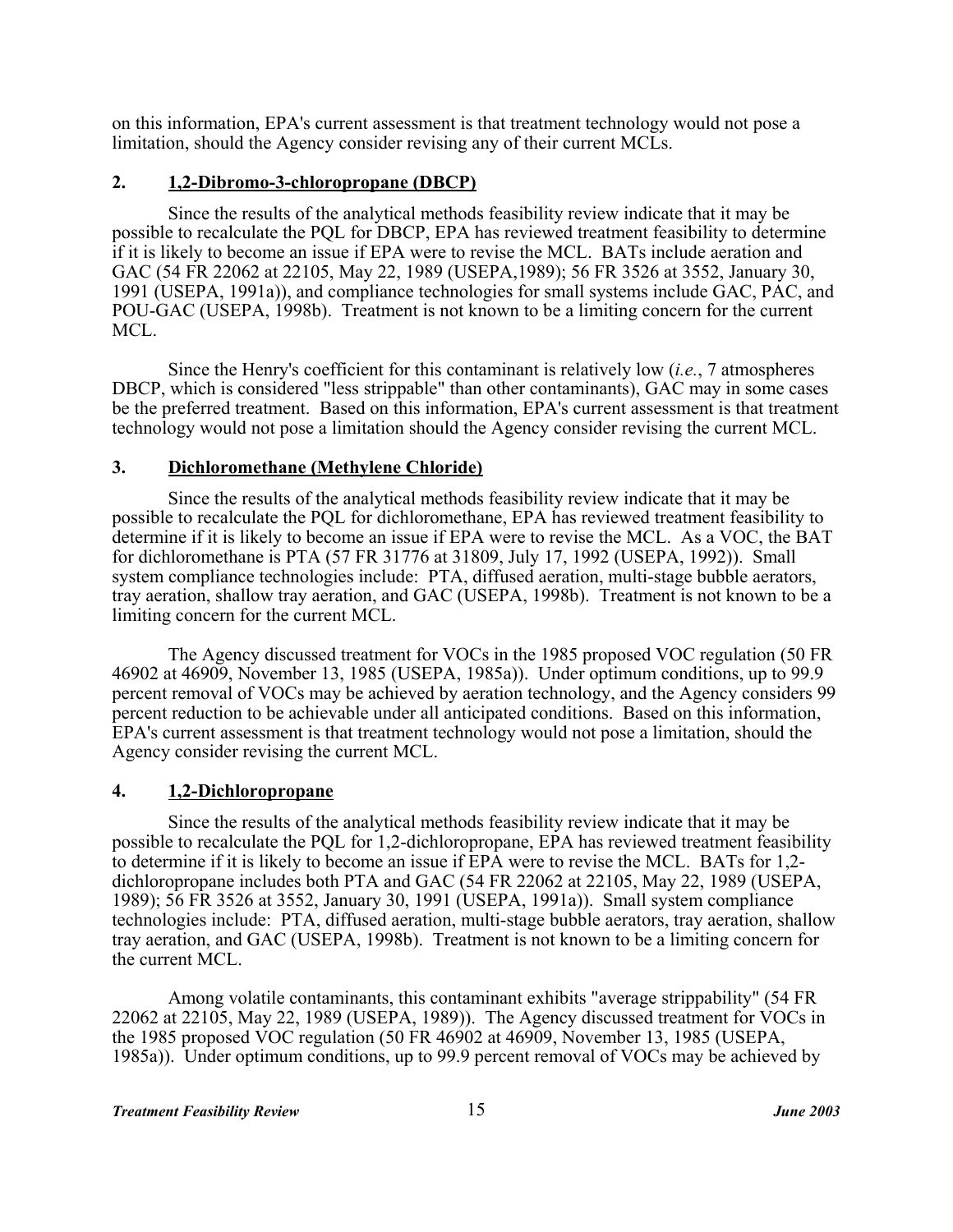aeration technology, and the Agency considers 99 percent reduction to be achievable under all anticipated conditions. Based on this information, EPA's current assessment is that treatment technology would not pose a limitation, should the Agency consider revising the current MCL.

## **5. Tetrachloroethylene ("Perc")**

Since the results of the analytical methods feasibility review indicate that it may be possible to recalculate the PQL for tetrachloroethylene, EPA has reviewed treatment feasibility to determine if it is likely to become an issue if EPA were to revise the MCL. BATs for tetrachloroethylene include PTA and GAC (56 FR 3526 at 3552, January 30, 1991 (USEPA, 1991a)), and small systems compliance technologies include: PTA, diffused aeration, multistage bubble aerators, tray aeration, shallow tray aeration, and GAC (USEPA, 1998b). Treatment is not known to be a limiting concern for the current MCL.

The high level of volatility of tetrachloroethylene is reflected in this chemical's Henry's Law Coefficient of 214.0 atmospheres. Design of air stripping equipment was discussed in the proposal for this NPDWR. Several factors which affect engineering design include: air-to-water ratio; packed material height; available area for mass transfer; water and air temperature; and physical chemistry of the contaminant (54 FR 22062 at 22105, May 22, 1989 (USEPA, 1989)). Tetrachloroethylene, while volatile, is also highly amenable to GAC adsorption treatment. Carbon use rates for this contaminant are relatively low.

The Agency discussed treatment for VOCs in the 1985 proposed VOC regulation (50 FR 46902 at 46909, November 30, 1985 (USEPA, 1985a)). Under optimum conditions, up to 99.9 percent removal of VOCs may be achieved by aeration technology, and the Agency considers 99 percent reduction to be achievable under all anticipated conditions. Based on this information, EPA's current assessment is that treatment technology would not pose a limitation, should the Agency consider revising the current MCL.

## **B. Other Contaminants**

## **1. Chlordane**

The BAT for chlordane is GAC (56 FR 3526 at 3552, January 30, 1991 (USEPA, 1991a)). Treatment is not known to be a limiting concern for the current MCL. However, since the results of the analytical methods feasibility review indicate that it may be possible to recalculate the PQL for chlordane, EPA has reviewed treatment feasibility. Chlordane is a moderately adsorbed pesticide (54 FR 22062 at 22105, May 22, 1989 (USEPA, 1989); 56 FR 3526 at 3552, January 30, 1991 (USEPA, 1991a)). Therefore, EPA's current assessment is that treatment technology is not anticipated to pose a limitation, should the Agency consider revising the current MCL.

## **2. Heptachlor**

The BAT for heptachlor is GAC (56 FR 3526 at 3552, January 30, 1991 (USEPA, 1991a)), and small systems compliance technologies include: GAC, POU-GAC, and PAC (USEPA, 1998b). Since the results of the analytical methods feasibility review indicate that it may be possible to recalculate the PQL for heptachlor, EPA has reviewed treatment feasibility to determine if it is likely to become an issue if EPA were to revise the MCL. Treatment is not known to be a limiting concern for the current MCL.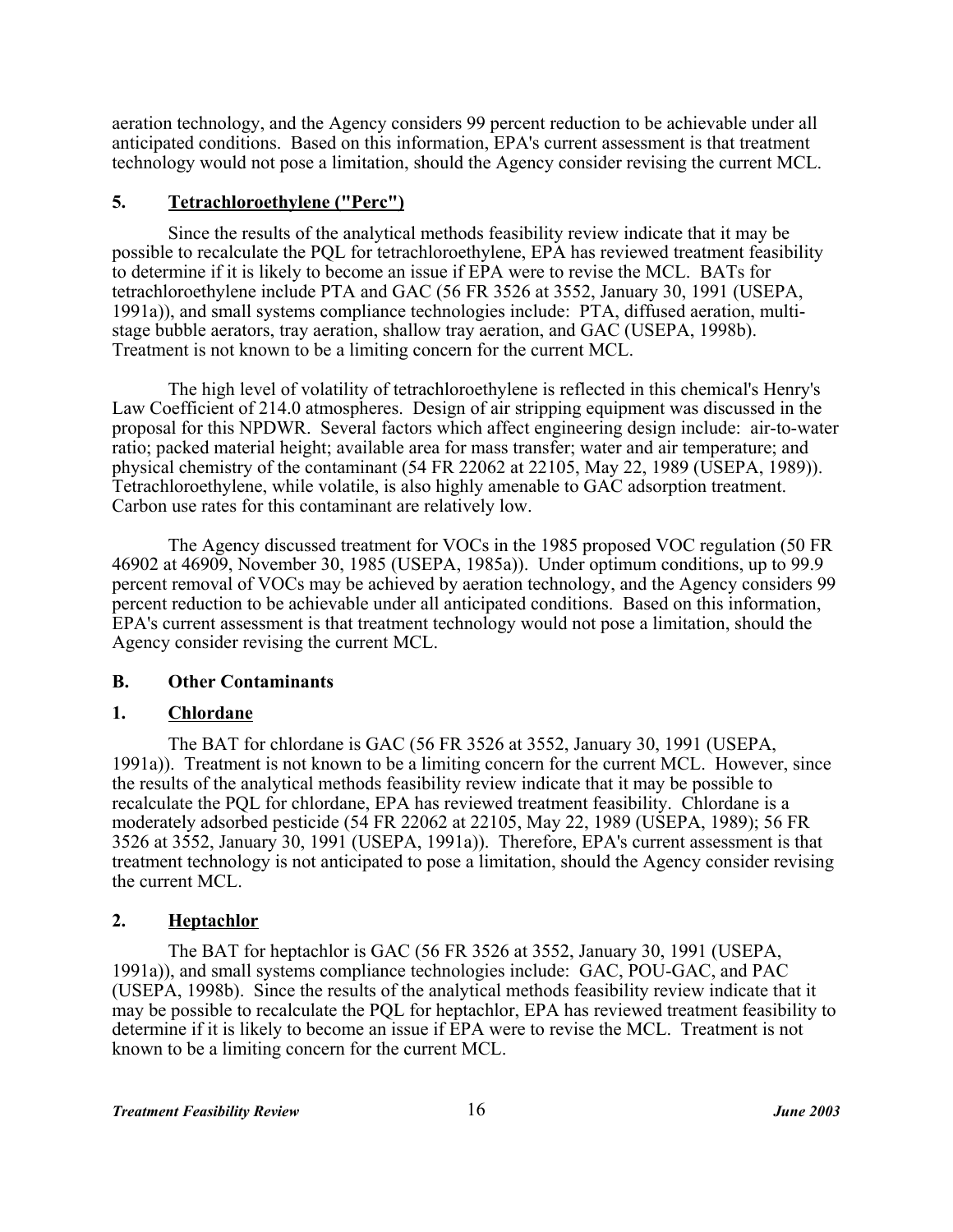Heptachlor is a moderately adsorbed organic contaminant (54 FR 22062 at 22105, May 22, 1989 (USEPA, 1989); 56 FR 3526 at 3552, January 30, 1991 (USEPA, 1991a)). EPA's preliminary assessment is that treatment technology is not anticipated to pose a limitation should the Agency consider revising the current MCL.

### **3. Heptachlor Epoxide**

The BAT for heptachlor epoxide is GAC (56 FR 3526 at 3552, January 30, 1991 (USEPA, 1991a)), and compliance technologies for small systems include GAC, PAC, and POU-GAC (USEPA, 1998b). Since the results of the analytical methods feasibility review indicate that it may be possible to recalculate the PQL for heptachlor epoxide, EPA has reviewed treatment feasibility to determine if it is likely to become an issue if EPA were to revise the MCL. Treatment is not known to be a limiting concern for the current MCL.

Heptachlor epoxide is a strongly adsorbed organic contaminant, generally attributed to a low carbon usage rate (54 FR 22062 at 22105, May 22, 1989 (USEPA, 1989); 56 FR 3526 at 3552, January 30, 1991 (USEPA, 1991a)). Based on this information, EPA's current assessment is that treatment technology is not anticipated to pose a limitation should the Agency consider revising the current MCL.

### **4. Hexachlorobenzene**

The BAT for hexachlorobenzene is GAC (57 FR 31776 at 31809, July 17, 1992 (USEPA, 1992)), and compliance technologies for small systems include GAC, PAC, and POU-GAC (USEPA, 1998b). Since the results of the analytical methods feasibility review indicate that it may be possible to recalculate the PQL for hexachlorobenzene, EPA has reviewed treatment feasibility to determine if it is likely to become an issue if EPA were to revise the MCL. Treatment is not known to be a limiting concern for the current MCL.

Since hexachlorobenzene is a moderately adsorbed contaminant, EPA's current assessment is that treatment technology is not anticipated to pose a limitation should the Agency consider revising the current MCL.

## **5. Thallium**

BATs for thallium include activated alumina and ion exchange (57 FR 31776 at 31809, July 17, 1992 (USEPA, 1992)). EPA also listed small systems compliance technologies for this contaminant as activated alumina, ion exchange, POU-ion exchange (USEPA, 1998b). Since the results of the analytical methods feasibility review indicate that it may be possible to recalculate the PQL for thallium, EPA has reviewed treatment feasibility to determine if it is likely to become an issue if EPA were to revise the MCL. Treatment is not known to be a limiting concern for the current MCL.

According to technical information provided previously by EPA for thallium, competing ions in water may affect treatment run lengths (USEPA, 1998b). Assuming reasonable engineering practices, high removals of this contaminant are feasible. Removals may be expected to be greater than 90 percent using cation exchange systems, and greater than 95 percent using activated alumina treatment (55 FR 30370 at 30416, July 25, 1990 (USEPA, 1990d)). Based on this information, EPA's current assessment is that treatment technology is not anticipated to pose a limitation should the Agency consider revising the current MCL.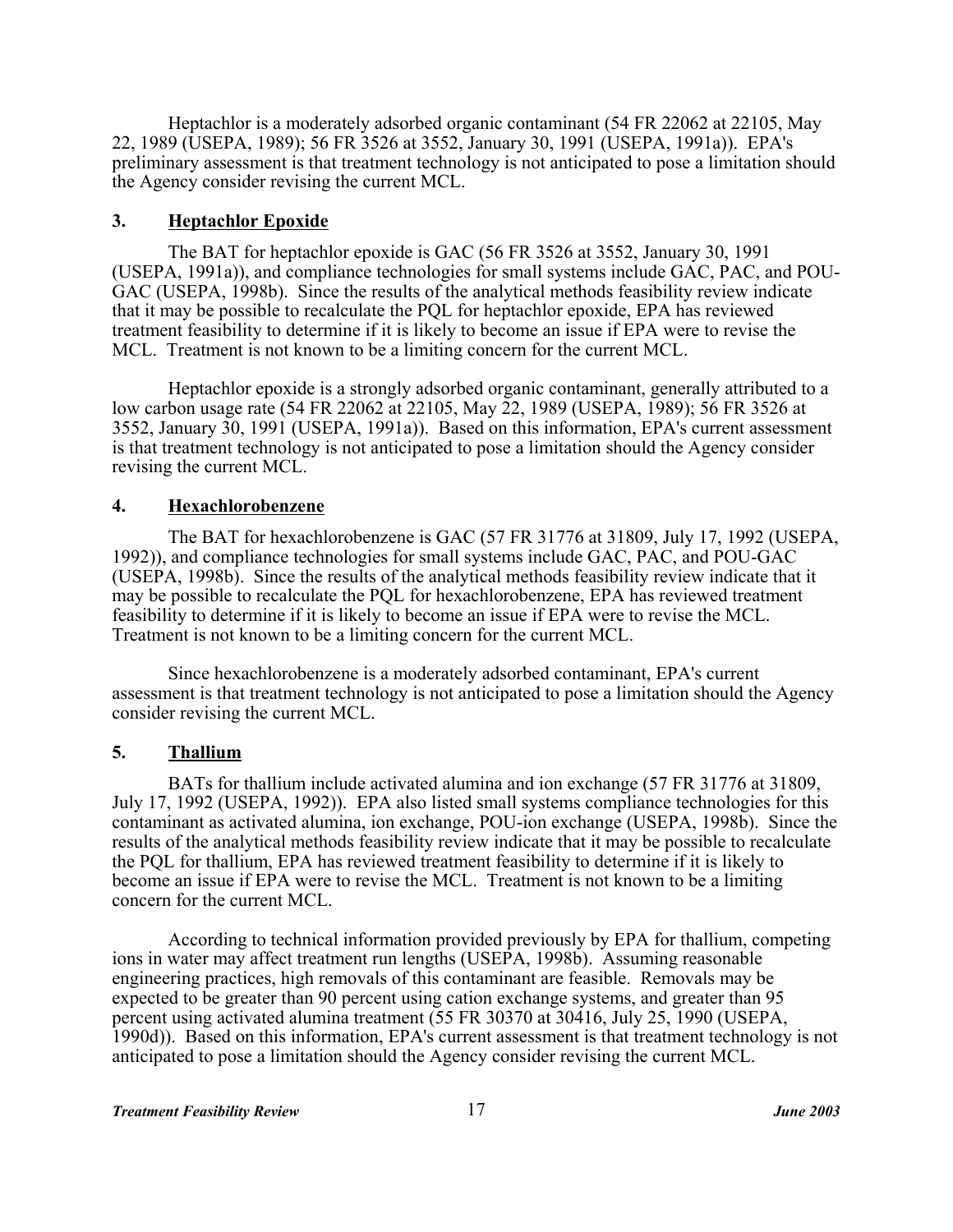### **6. Toxaphene**

The BAT for toxaphene is GAC (56 FR 3526 at 3552, January 30, 1991 (USEPA, 1991a)), and small systems compliance technologies include: GAC, POU-GAC, and PAC (USEPA, 1998b). Since the results of the analytical methods feasibility review indicate that it may be possible to recalculate the PQL for toxaphene, EPA has reviewed treatment feasibility to determine if it is likely to become an issue if EPA were to revise the MCL. Treatment is not known to be a limiting concern for the current MCL.

According to technical information provided with the final NPDWR for toxaphene, this compound is among those that are moderately to well-adsorbed, exhibiting a relatively low carbon usage rate (54 FR 22062 at 22105, May 22, 1989 (USEPA, 1989); 56 FR 3526 at 3552, January 30, 1991 (USEPA, 1991a)). Assuming reasonable engineering practices, high removals of this contaminant are feasible. Based on the above information, EPA's current assessment is that treatment technology is not anticipated to pose a limitation should the Agency consider revising the current MCL.

## **7. 1,1,2-Trichloroethane**

BATs for 1,1,2-trichloroethane includes both PTA and GAC (57 FR 31776 at 31809, July 17, 1992 (USEPA, 1992)). Small systems compliance technologies for this contaminant include: PTA; diffused aeration; multi-stage bubble aerators; tray aeration; shallow tray aeration; and GAC (USEPA, 1998b). Since the results of the analytical methods feasibility review indicate that it may be possible to recalculate the PQL for 1,1,2-trichloroethane, EPA has reviewed treatment feasibility to determine if it is likely to become an issue if EPA were to revise the MCL. Treatment is not known to be a limiting concern for the current MCL.

According to technical information provided by EPA within the final NPDWR for 1,1,2 trichloroethane, this compound is among those moderately adsorbed chemicals, exhibiting a moderate carbon usage rate (57 FR 31776 at 31809, July 17, 1992 (USEPA, 1992)). 1,1,2- Trichloroethane may be among the less volatile organic chemicals (55 FR 30370 at 30416, July 25, 1990 (USEPA, 1990d)). Assuming reasonable engineering practices, treatment for removal of this contaminant is feasible. Based on this information, EPA's current assessment is that treatment technology is not anticipated to pose a limitation should the Agency consider revising the current MCL.

## **V. Contaminant for Which BAT Is Not Clear or Is Incorrectly Specified**

BATs for cyanide include ion exchange, reverse osmosis, and "chlorine" treatment (57 FR 31776 at 31809, July 17, 1992 (USEPA, 1992)). CFR §141.62 and §142.62 contain erroneous BAT designations for cyanide. These will need to be revised to read "alkaline chlorination" in place of "chlorine" as a BAT for cyanide. EPA will publish a *Federal Register* notice to make the appropriate corrections to the cyanide regulation.

EPA discussed chlorination in the proposed and final regulations for cyanide (55 FR 30370 at 30416, July 25, 1990 (USEPA, 1990d); 57 FR 31776 at 31809, July 17, 1992 (USEPA, 1992)). The Agency discussed the effectiveness of oxidation of cyanide at high pH in the related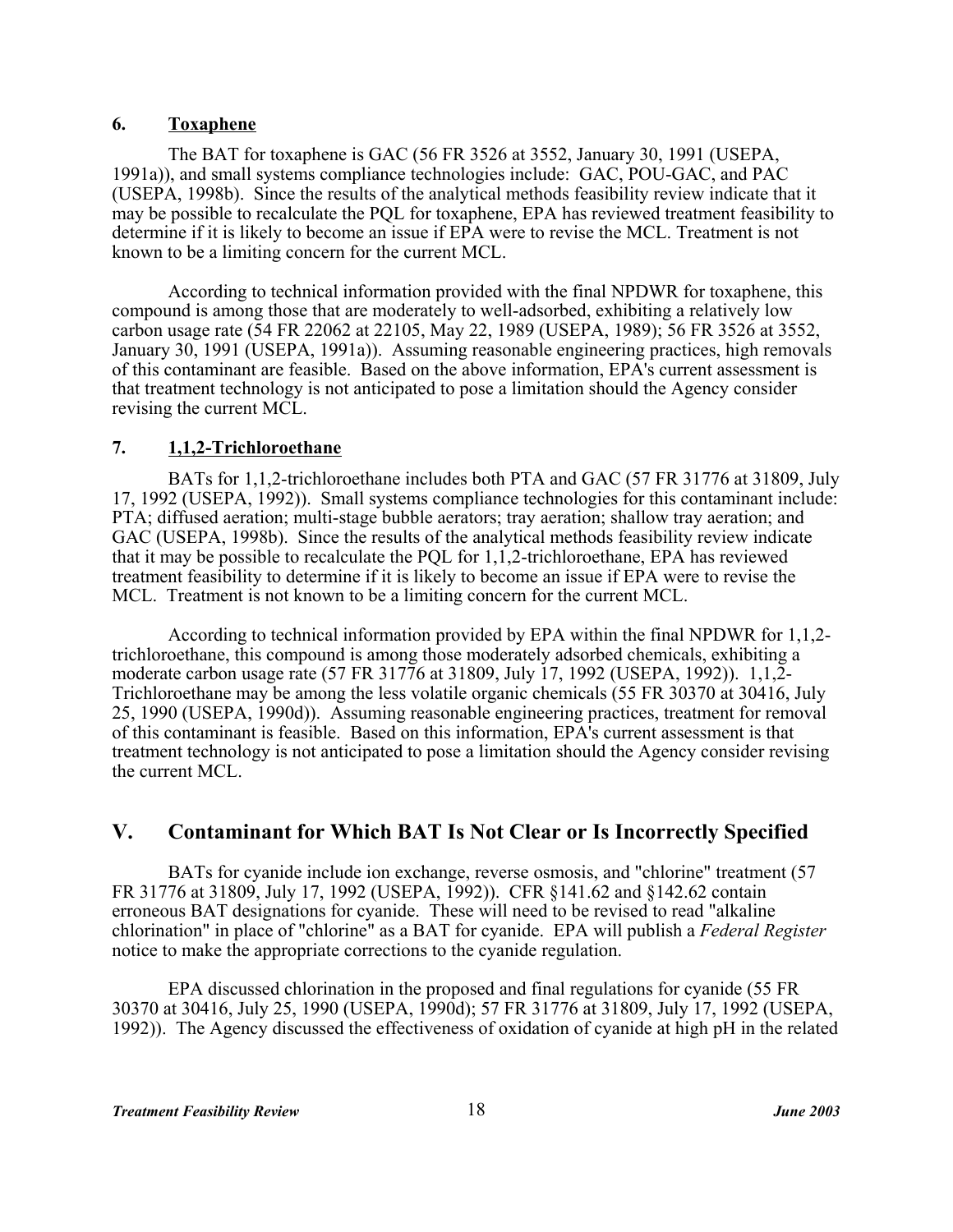technology support document (USEPA, 1990c). Thus, the Agency had technically described the correct treatment (*i.e.*, the use of chlorination at elevated pH conditions) but had an error in the published listings of BATs.

In addition, since this standard was promulgated, EPA distributed a "Public Water System Warning" (USEPA, 1994) through its regional offices. This warning included information on the use of chlorination (non-alkaline) and the potential for formation of harmful cyanogen chloride, due to reaction of chlorine with cyanide in water under those conditions. This warning also states, "EPA will change the regulations specifying BAT for removing cyanide from chlorination to alkaline chlorination."

Alkaline chlorination, through use of excess chlorine at pH values greater than 8.5, oxidizes cyanide to harmless bicarbonate and nitrogen gas. The higher the pH, the faster this reaction proceeds. The "Public Water System Warning" explains this process in detail and outlines treatment practice, including contact times, required chlorine concentrations, and compensation for temperature effects.

## **VI. Contaminant for Which Public Comments on EPA's Review Provided New Information**

The MCL for antimony is 6 micrograms per liter ( $\mu$ g/L). EPA discussed BATs for antimony (*i.e.*, coagulation/filtration and reverse osmosis) in the proposed and final regulations for this contaminant (55 FR 30370 at 30416, July 25, 1990 (USEPA, 1990d); 57 FR 31776 at 31809, July 17, 1992 (USEPA, 1992)). Small systems compliance technologies for antimony include reverse osmosis and coagulation/filtration, and POU-reverse osmosis (USEPA, 1998b).

Prior to promulgating this regulation, EPA conducted laboratory tests to determine treatment removal efficiencies on source water that had been spiked with antimony to a relatively high level, approximately 100 µg/L.

Following publication of the April 17, 2002, *Federal Register* notice with the preliminary Six-Year Review findings (67 FR 19030 (USEPA, 2002a)), the Agency received several comments from parties in Utah which indicated a difficulty in implementing the antimony standard. A few small systems have levels of antimony in their source water at or above the MCL value of 6 μg/L (*i.e.*, at levels between 6 and 19 μg/L).

Some of these systems have been investigating treatment options for the removal of antimony from their source water. Commenters submitted supporting data documenting the results of their testing and cost analyses. According to commenters, on-site testing indicated that the designated BATs (*i.e.*, reverse osmosis and coagulation/filtration) and most of the other tested treatments were ineffective and/or prohibitively expensive due to: raw water quality concerns; water conservation needs; current costs for water production; and other concerns, such as waste water management. In addition, commenters indicated that coagulation/filtration assisted by microfiltration was unsuccessful in the removal of antimony to the MCL. These commenters noted other concerns that included: the handling of treatment chemicals, safety, and pretreatment of water. Commenters also pointed to the marked difference between the ambient water levels, at their systems, and the value at which EPA had tested the BATs.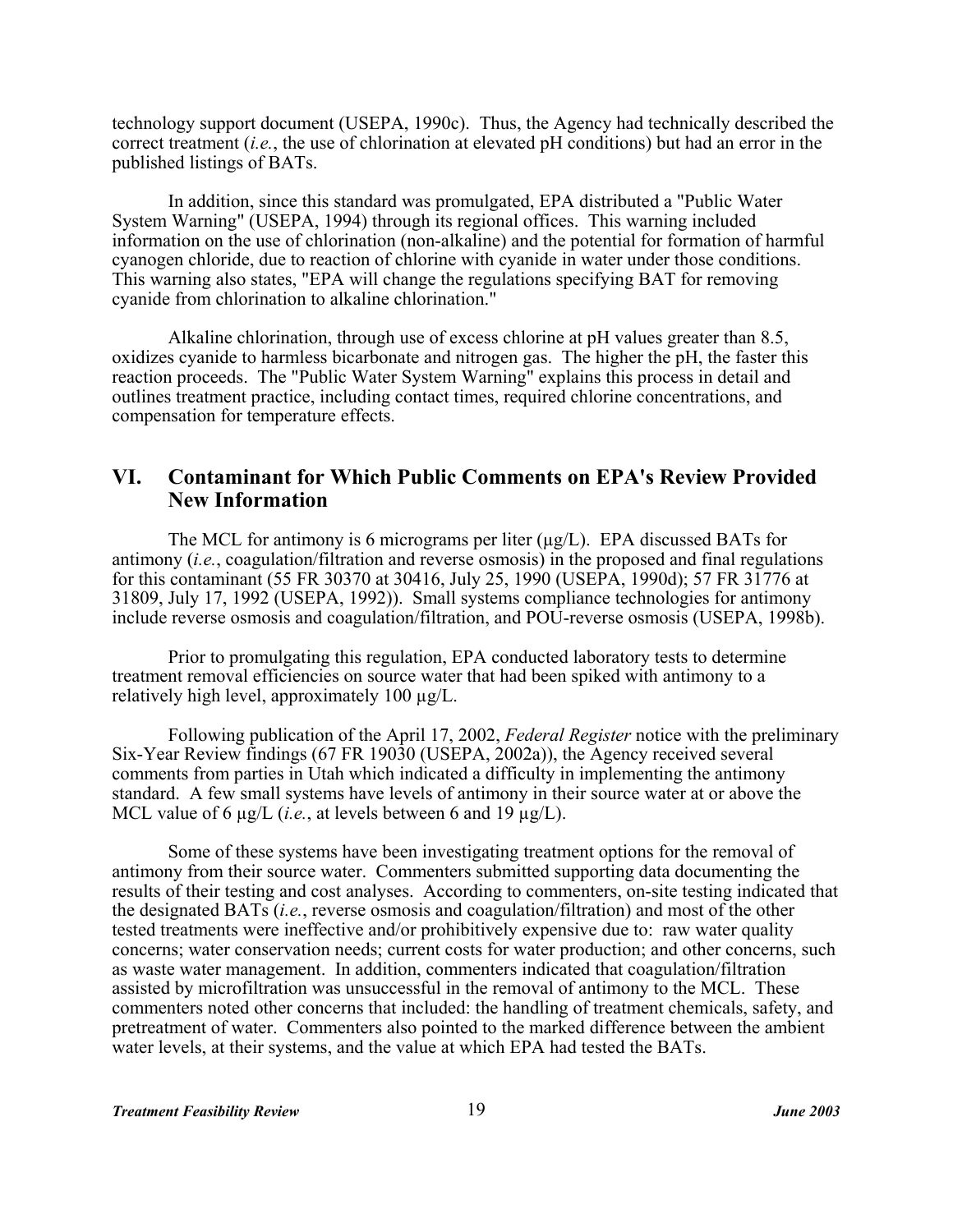Commenters also indicated that one technology that they tested, GFH, was very promising for antimony removal, in regard to its efficiency and operational parameters. Relative cost evaluations were also conducted. Cost analyses for the Salt Lake County Service Area No. 3 site in Snowbird, Utah, indicated that GFH may be the lowest-cost treatment option, at a total annualized (capital and operations and maintenance included) cost of \$1.80/kgal, compared to approximately \$3.90/kgal for reverse osmosis treatment. In addition to the cost issue, commenters said that reverse osmosis presented waste disposal problems and was not an acceptable option due to the volume of wasted water.

EPA believes that, should a decision be made to revise this standard (*i.e.*, to a lower level), or if the Agency determined that the occurrence of this contaminant is more widespread than currently believed, there may be a need for further research on antimony treatment removal technologies. Results of research may be useful for expanding the technology information base for this NPDWR. (Note that EPA is prohibited from making revisions to an MCL based on feasibility unless such changes maintain or provide for greater health protection.) The scope and priority of research for antimony treatment has yet to be determined by EPA. The level of priority will be better understood when the Agency has completed an assessment of the antimony health risk information.

## **VII. Contaminants for Which Additional Health Assessments Were Completed in 2002 or Were Anticipated in 2003**

This section includes a brief treatment technology assessment of regulated chemicals for which health assessments were recently completed or were possibly going to be completed prior to, or soon after the close of the 1996 - 2002 Six-Year Review. These contaminants include, 1,1 dichloroethylene, lindane, toluene, and xylene.

#### **A. 1,1-Dichloroethylene**

The current MCL for 1,1-dichloroethylene is 0.007 mg/L. BATs and small system compliance technologies for 1,1-dichloroethylene include aeration and GAC (56 FR 3526 at 3552, January 30, 1991 (USEPA, 1991a); USEPA, 1998b). These treatment technologies also apply to other contaminants and have other beneficial effects (e.g., removal or reduction of other organics and other common impurities), in addition to removal of 1,1-dichloroethylene from water. Therefore, if EPA were to raise the MCLG/MCL, the Agency believes that few, if any, public water systems currently treating to comply with the current MCL would be likely to discontinue any such treatment that is already in place (USEPA, 2002d).

#### **B. Lindane**

The current MCL for this contaminant is 0.0002 mg/L. BAT and small system compliance technology for lindane is GAC (57 FR 31776 at 31809, July 17, 1992 (USEPA, 1992); USEPA, 1998b). This treatment technology also applies to removal or reduction of other contaminants and has other beneficial effects (e.g., removal or reduction of other organics and other common impurities), in addition to removal of lindane in water. Therefore, if EPA were to raise the MCLG/MCL, the Agency believes that few, if any, public water systems currently treating to comply with the current MCL would be likely to discontinue any such treatment that is already in place (USEPA, 2002d).

*Treatment Feasibility Review June 2003* 20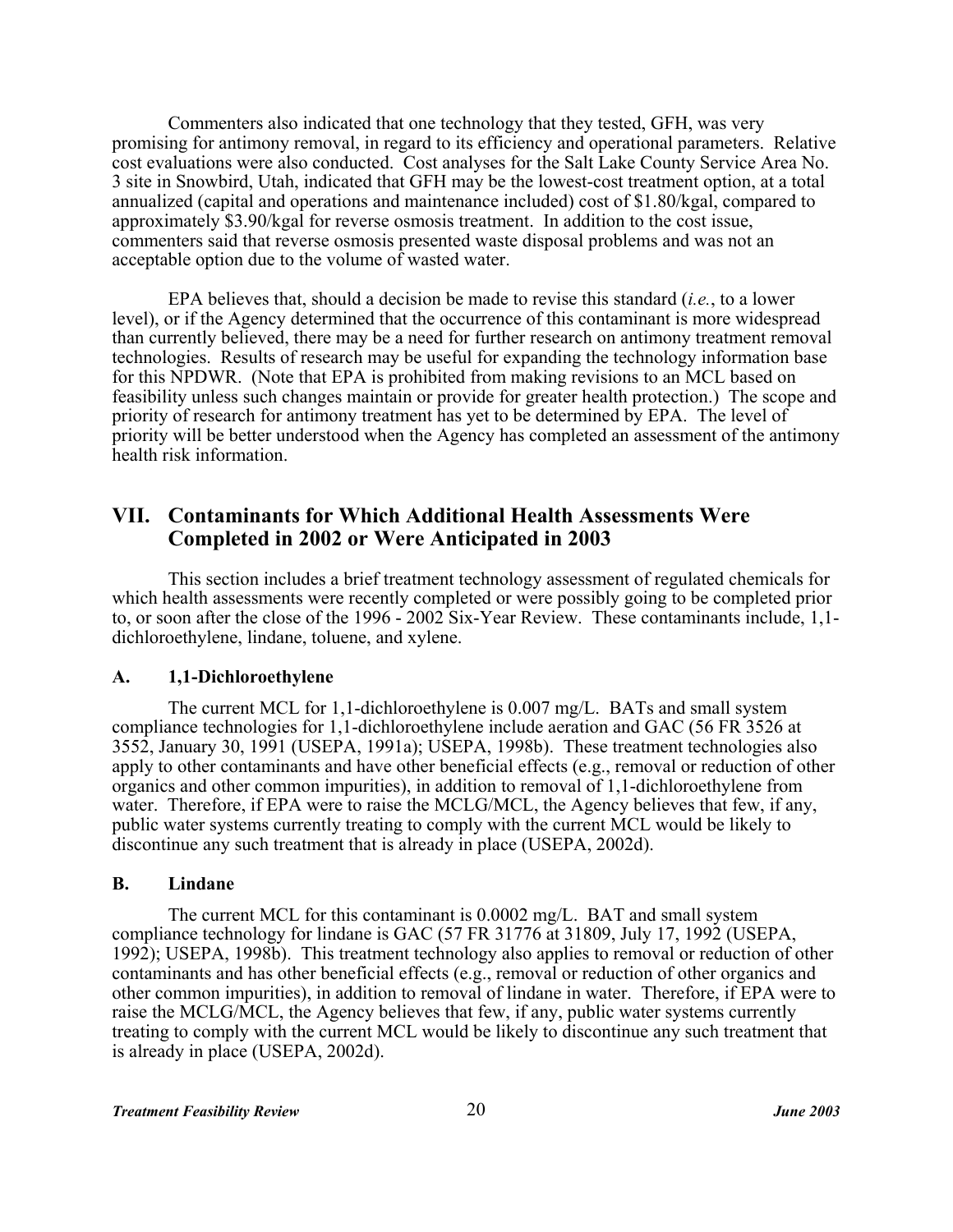### **C. Toluene**

The current MCL for toluene is 1 mg/L. The current BATs and small system compliance technologies for toluene include several forms of aeration and GAC (57 FR 31776 at 31809, July 17, 1992 (USEPA, 1992); USEPA, 1998b).

Field studies performed in three States using PTA demonstrated a removal efficiency of greater than 96 percent for toluene, with initial concentrations of up to 0.6 mg/L (Ram *et al.*, 1990 as cited in USEPA, 1998b). Performance studies employing diffused aeration, which is another air stripping technology used to treat toluene, have demonstrated 50 to 90 percent removal efficiencies. The study noted higher removals for VOCs that had higher Henry's Law coefficients (USEPA, 1985b as cited in USEPA, 1998a).

GAC may also be an effective treatment option for toluene, although based on cost estimates (54 FR 22062 at 22105, May 22, 1989 (USEPA, 1989)), it may be more than twice as expensive as PTA for large systems on a dollar per household per year basis. If off-gas control of PTA is necessary, costs between PTA and GAC are more competitive, but PTA is still likely to be more cost-effective for system sizes up to 1 to 10 million gallons per day (Adams and Clark, 1991). Specific cost information for GAC and PTA control of toluene is available (Adams *et al.,* 1989; Adams and Clark, 1991). Based on this information, EPA does not anticipate that treatment would pose a limitation should the Agency consider revising the current standard(s) for toluene.

#### **D. Xylenes**

The current MCL for total xylenes is 10 mg/L. The current BATs and small system compliance technologies for xylenes include several forms of aeration and GAC (57 FR 31776 at 31809, July 17, 1992 (USEPA, 1992); USEPA, 1998b).

Field studies performed in three States using PTA demonstrated a removal efficiency of greater than 96 percent for toluene, with initial concentrations of up to 0.6 mg/L (Ram *et al.*, 1990 as cited in USEPA, 1998b). Although no specific efficiency of removal by PTA was available, xylenes have larger Henry's Law coefficients  $(0.22 \text{ to } 0.32 \text{ atmosphere} \cdot \text{m}^3/\text{mole})$ , as compared to a coefficient of 0.0066 for toluene, and so would likely be removed at least as effectively as toluene by PTA or other air stripping technologies (HSDB, 2002; 54 FR 22062 at 22105, May 22, 1989 (USEPA, 1989); USEPA, 2002b).

Performance studies employing diffused aeration, which is another air stripping technology like PTA, to treat xylenes have demonstrated 50 to 90 percent removal efficiencies. The study noted higher removals for VOCs that had higher Henry's Law coefficients (USEPA, 1985b as cited in USEPA, 1998a).

GAC may also be an effective treatment option for xylenes, although based on cost estimates (54 FR 22062 at 22105, May 22, 1989 (USEPA, 1989)) it may be more than twice as expensive as PTA for large systems on a cost per household basis. If off-gas control of PTA is necessary, costs between PTA and GAC are more competitive, but PTA is still likely to be more cost-effective for system sizes up to 1 to 10 million gallons per day (Adams and Clark, 1991). Specific cost information for GAC and PTA control of xylenes is available (Adams *et al.*, 1989; Adams and Clark, 1991). Based on this information, EPA does not anticipate that treatment would pose a limitation, should the Agency consider revising the current standard for xylenes.

#### *Treatment Feasibility Review June 2003* 21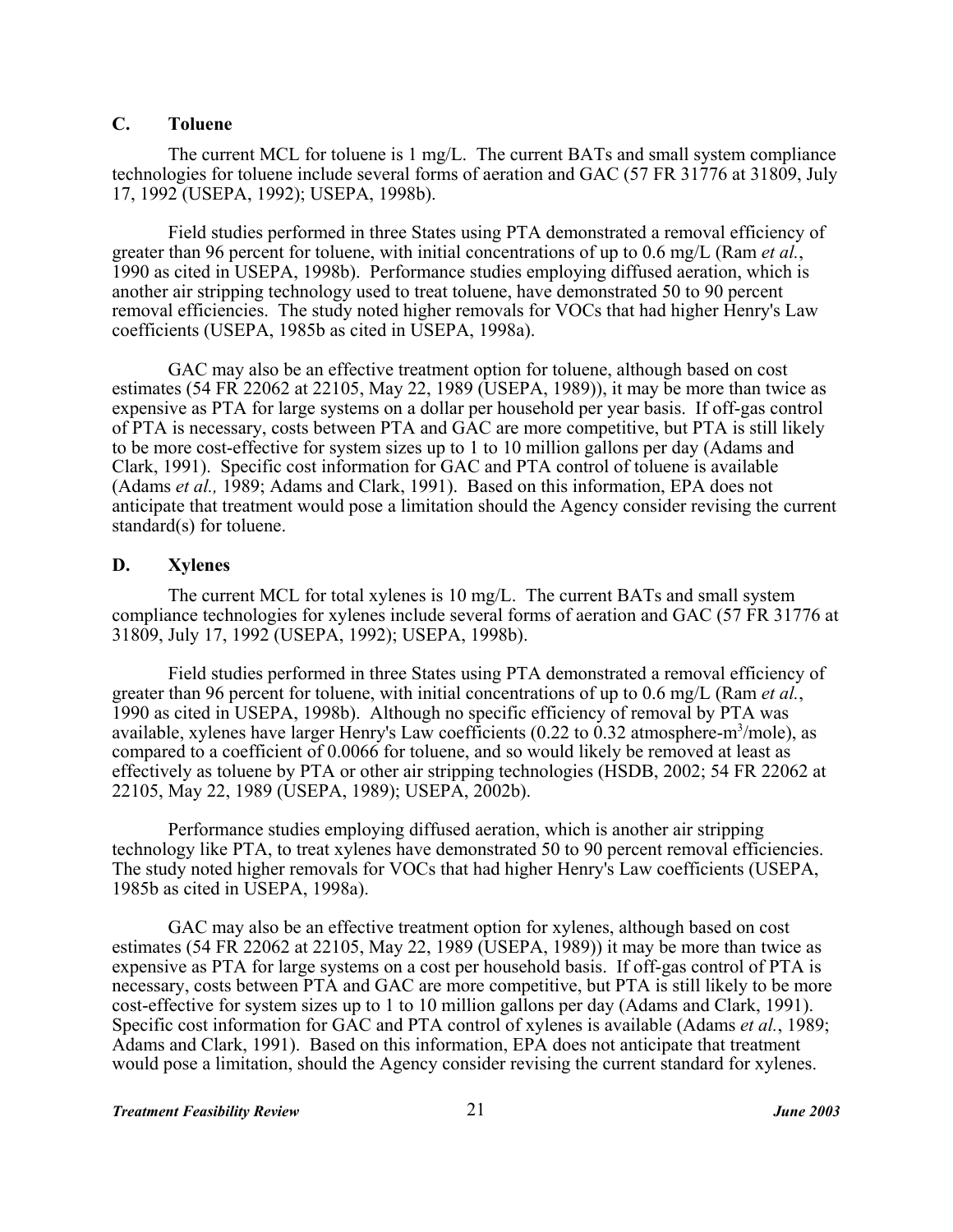## **VIII. Summary of Potential Research Needs Related to Treatment Feasibility**

This report contains a number of suggestions for potential research that may be pursued by EPA or by others. It incorporates information discussed in the February 2002 draft of this report and material submitted by reviewers and commenters.

This section summarizes the potential research areas identified within the report. This is meant to be informative to the public. It does not, however, presume a relative ranking among them, and it is not to be considered a "static" listing, as it will be subject to further discussion and change. Please note that EPA and stakeholder priorities on the drinking water regulatory agenda will likely evolve; current budgets may not reflect future conditions; and, other factors will likely impact the nature of this listing over time.

EPA is using this list as the starting point in terms of identifying research and planning for research over long periods of time, including as information for the Agency's Comprehensive Drinking Water Research Strategy and for other internal Agency planning tools.

Below is a listing of areas identified during the course of the Six-Year Review as potential areas of treatment-related research. This list does not include potential research areas related to *other* technical areas, such as NPDWR contaminant occurrence, analytical methods, sampling requirements, or other matters which may be discussed in other EPA support documents.

- Investigation of treatment and water quality effects related to compliance with the LCR and requirements under the disinfectants and disinfection byproducts NPDWRs.
- Investigation of corrosion control chemicals, including optimization and use of chemicals; constraints related to distribution system materials; secondary effects; and, alternative approaches.
- Investigation of optimization of corrosion control at systems with high alkalinity and/or hardness in source water; monitoring such as targeted monitoring to represent copper levels; and small systems LCR issues.
- Efficacy of treatment technologies in removal of specific contaminants, such as antimony, chromium, and/or fluoride in drinking water. Specific needs may include investigation of operational factors, waste disposal issues, treatment effectiveness, source water quality effects, co-treatment effects, interferences from other contaminants, secondary effects related to other NPDWRs, and POU and POE applications.
- Oxidation and/or reduction effects on chromium species in water (*EPA research is underway).*

The following is not a *treatment-related* research area; it has been identified by EPA as a chemistry research need which may be of interest in relation to the common practice of drinking water fluoridation:

• The kinetics and equilibria of chemical silicofluorides used in water fluoridation treatment (*EPA research is underway)*.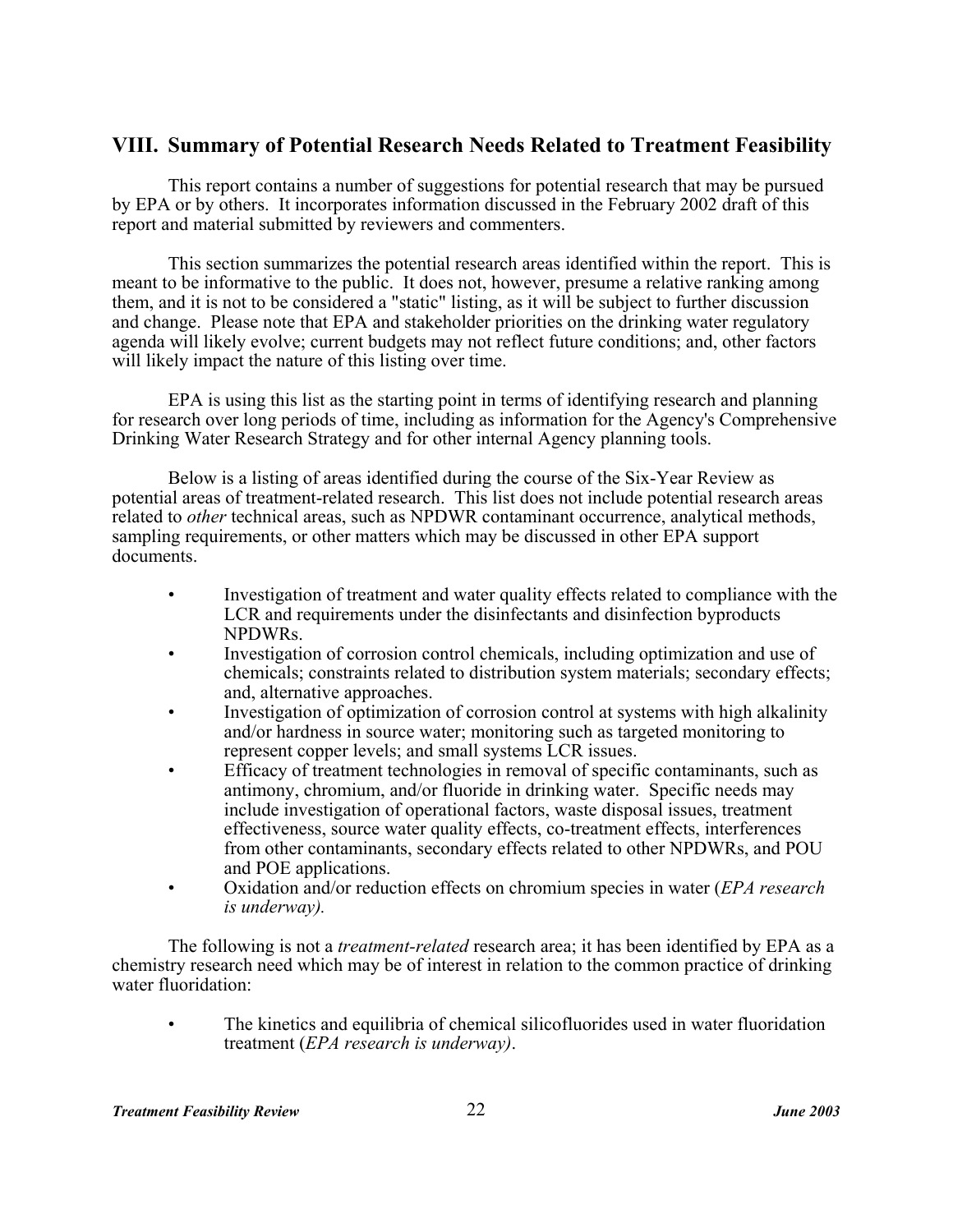## **IX. References**

Adams, J.Q., and R.M. Clark. 1991. Evaluating the Costs of Packed-Tower Aeration and GAC for Controlling Selected Organics. *Journal of the American Water Works Association*. v. 83, n. 1, p. 132-140.

Adams, J.Q., R.M. Clark, and R.J. Miltner. 1989. Controlling Organics With GAC: A Cost and Performance Analysis. *Journal of the American Water Works Association*. v. 81, n. 4, p. 49-57.

Hazardous Substances Data Bank (HSDB). 2002. Search for Toluene. Available on the Internet through TOXNET, sponsored by the National Institute of Health's National Library of Medicine. http://toxnet.nlm.nih.gov/cgi-bin/sis/htmlgen?HSDB, accessed September 12, 2002.

Health Canada. 1986. Federal-Provincial Subcommittee on Drinking Water. *Guidelines for Canadian Drinking Water Quality - Supporting Document (Chromium).* Updated September 1986. Accessed on Internet October 15, 2001: http://www.hc-sc.gc.ca/ehp/ehd/catalogue/bch\_pubs/dwgsup\_doc/dwgsup\_doc.htm

Ram, N.M., R.F. Christman, and K.P. Cantor. 1990. *Significance and Treatment of Volatile Organic Compounds in Water Supplies.* Lewis Publishers. p. 363-391. (As cited in USEPA, 1998b)

United States Environmental Protection Agency (USEPA). 1977. *Manual of Treatment Techniques for Meeting the Interim Primary Drinking Water Regulations*. EPA Report 600/8- 77-005. Cincinnati, OH. May 1977.

USEPA. 1985a. National Primary Drinking Water Regulations – Volatile Organic Chemicals; Proposed Rulemaking. *Federal Register.* Vol. 50, No. 219. p. 46902, November 13, 1985.

USEPA. 1985b. *Technologies and Costs for the Removal of Volatile Organic Chemicals from Potable Water Supplies*.

USEPA. 1986. National Primary Drinking Water Regulations; Volatile Synthetic Organic Chemicals; Final Rule and Proposed Rule. *Federal Register.* Vol. 51, No. 63. p. 11396, April 2, 1986.

USEPA. 1989. National Primary and Secondary Drinking Water Regulations; Proposed Rule. *Federal Register.* Vol. 54, No. 97. p. 22062, May 22, 1989.

USEPA. 1990a. *Occurrence and Exposure Assessment for Chromium in Public Drinking Water Supplies*. July 24, 1990.

USEPA. 1990b. *Technologies and Costs for the Removal of Phase V Synthetic Organic Chemicals from Potable Water Supplies*. Office of Drinking Water. September 1990.

USEPA. 1990c. *Technologies and Costs for the Removal of Phase V Inorganic Contaminants from Potable Water Sources*. Revised Draft. January 1990.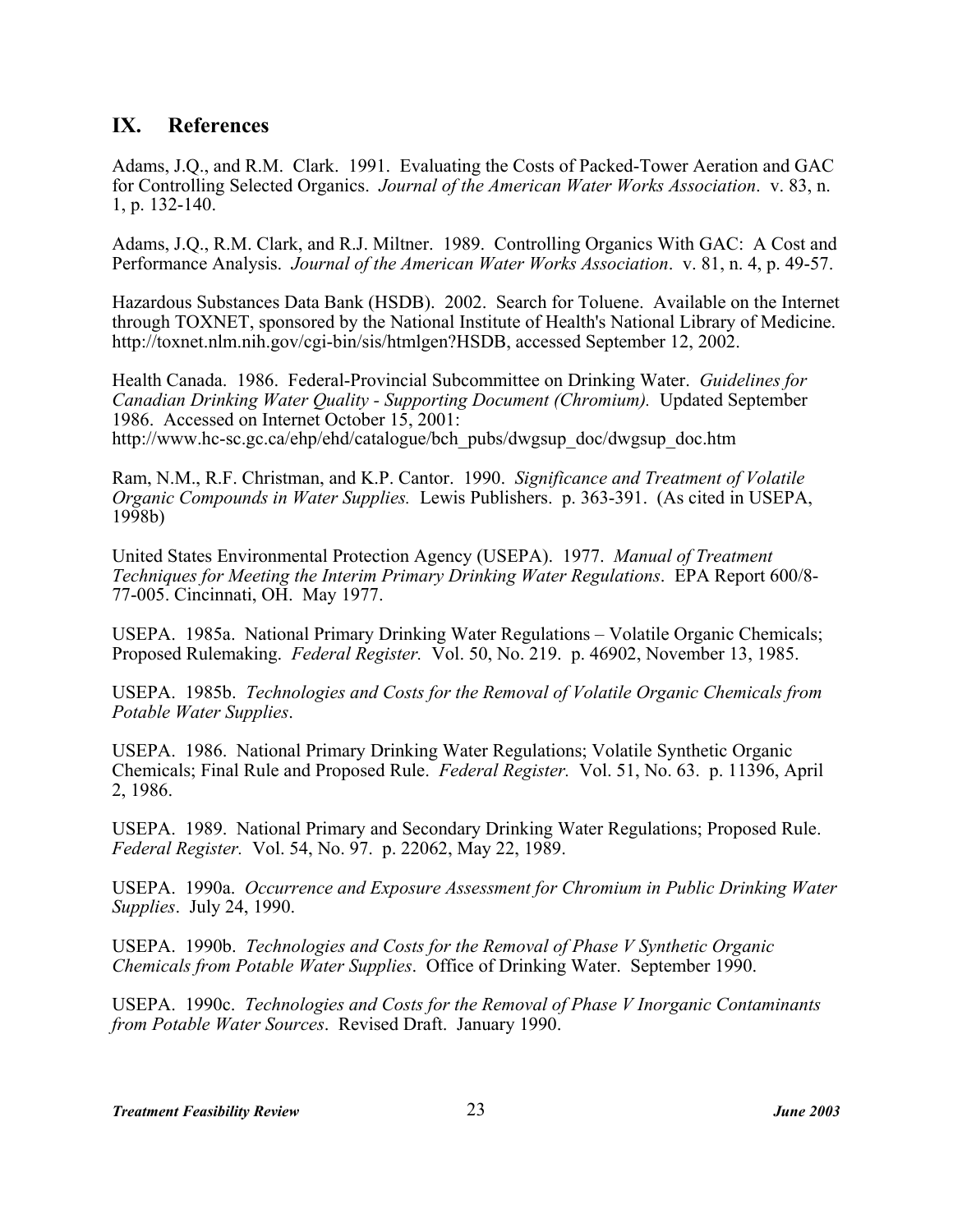USEPA. 1990d. National Primary and Secondary Drinking Water Regulations – Synthetic Organic Chemicals and Inorganic Chemicals; Proposed Rule. *Federal Register.* Vol. 55, No. 143. p. 30370, July 25, 1990.

USEPA. 1991a. National Primary Drinking Water Regulations – Synthetic Organic Chemicals and Inorganic Chemicals; Monitoring for Unregulated Contaminants; National Primary Drinking Water Regulations Implementation; National Secondary Drinking Water Regulations; Final Rule. *Federal Register.* Vol. 56, No. 30. p. 3526, January 30, 1991.

USEPA. 1991b. Maximum Contaminant Level Goals and National Primary Drinking Water Regulations for Lead and Copper; Final Rule. *Federal Register.* Vol. 56, No. 110. p. 26460, June 7, 1991.

USEPA. 1992. National Primary Drinking Water Regulations; Synthetic Organic Chemicals and Inorganic Chemicals; Final Rule. *Federal Register.* Vol. 57, No. 138. p. 31776, July 17, 1992.

USEPA. 1994. *Public Water System Warning: Cyanide.* Memo from William R. Diamond, Acting Director of Drinking Water Standards Division. Office of Ground Water and Drinking Water. March 7, 1994.

USEPA. 1998a. *Cost Evaluation of Small System Compliance Options-Point-of-Use and Pointof-Entry Treatment Units*. Draft. Standards and Risk Management Division, Office of Ground Water and Drinking Water. Washington, DC. June 1998.

USEPA. 1998b. *Small System Compliance Technology List for the Non-Microbial Contaminants Regulated Before 1996.* EPA Report 815-R-98-002. Office of Water. September 1998.

USEPA. 2000a. *Geometries and Characteristics of Public Water Systems.* Final Report. EPA Report 815-R-00-024. Office of Ground Water and Drinking Water. December 2000. (As cited in USEPA, 2001b)

USEPA. 2000b. *Arsenic Technologies and Costs for the Removal of Arsenic from Drinking Water*. EPA Report 815-R-00-028. December 2000.

USEPA. 2001a. National Primary Drinking Water Regulations; Arsenic and Clarifications to Compliance and New Source Contaminants Monitoring; Final Rule. *Federal Register.* Vol. 66, No. 14. p. 6975, January 22, 2001.

USEPA. 2001b. *Water Industry Drinking Water Baseline Handbook.* Third Edition (Draft). May 2001.

USEPA. 2002a. National Primary Drinking Water Regulations; Announcement of the Results of EPA's Review of Existing Drinking Water Standards and Request for Public Comment; Proposed Rule. *Federal Register*. Vol. 67, No. 74. p. 19030, April 17, 2002.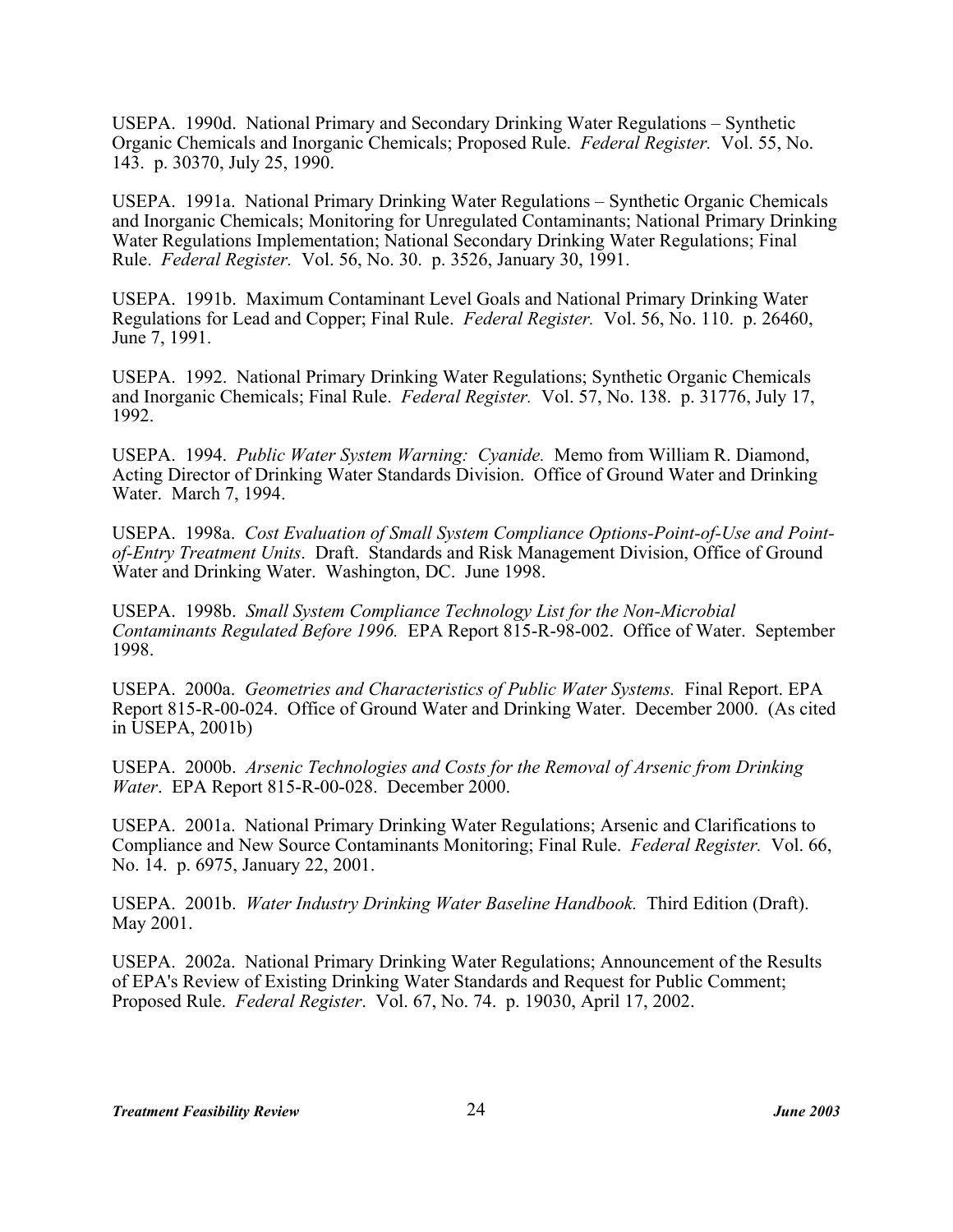USEPA. 2002b. *Water Treatment Technology Feasibility Support Document for Chemical Contaminants; In Support of EPA Six-Year Review of National Primary Drinking Water Regulations.* Office of Water. EPA Report 815-D-02-001. Draft. February 2002.

USEPA. 2002c. *Draft Report; Review of Literature on Removal of Fluoride From Drinking Water.* Office of Water. November 2002.

USEPA. 2002d. *An Evaluation of Available Economic Information in Support of the Six-Year Review of Existing NPDWRs*. Memo from Marc Parrotta, Targeting and Analysis Branch, Office of Ground Water and Drinking Water. March 18, 2002.

USEPA. 2003a. *Protocol for Review of Existing National Primary Drinking Water Regulations*. EPA Report 815-R-03-002. Final. June 2003.

USEPA. 2003b. *Occurrence Estimation Methodology and Occurrence Findings Report for Six-Year Review of National Primary Drinking Water Regulations*. EPA Report 815-R-03-006. Final. June 2003.

USEPA. 2003c. *Analytical Feasibility Support Document for the Six-Year Review of Existing National Primary Drinking Water Regulations*. EPA Report 815-R-03-003. Final. March 2003.

USEPA. 2003d. *Public Comment and Response Summary for the Six-Year Review of National Primary Drinking Water Regulations.* EPA Report 815-R-03-001. Final. June 2003.